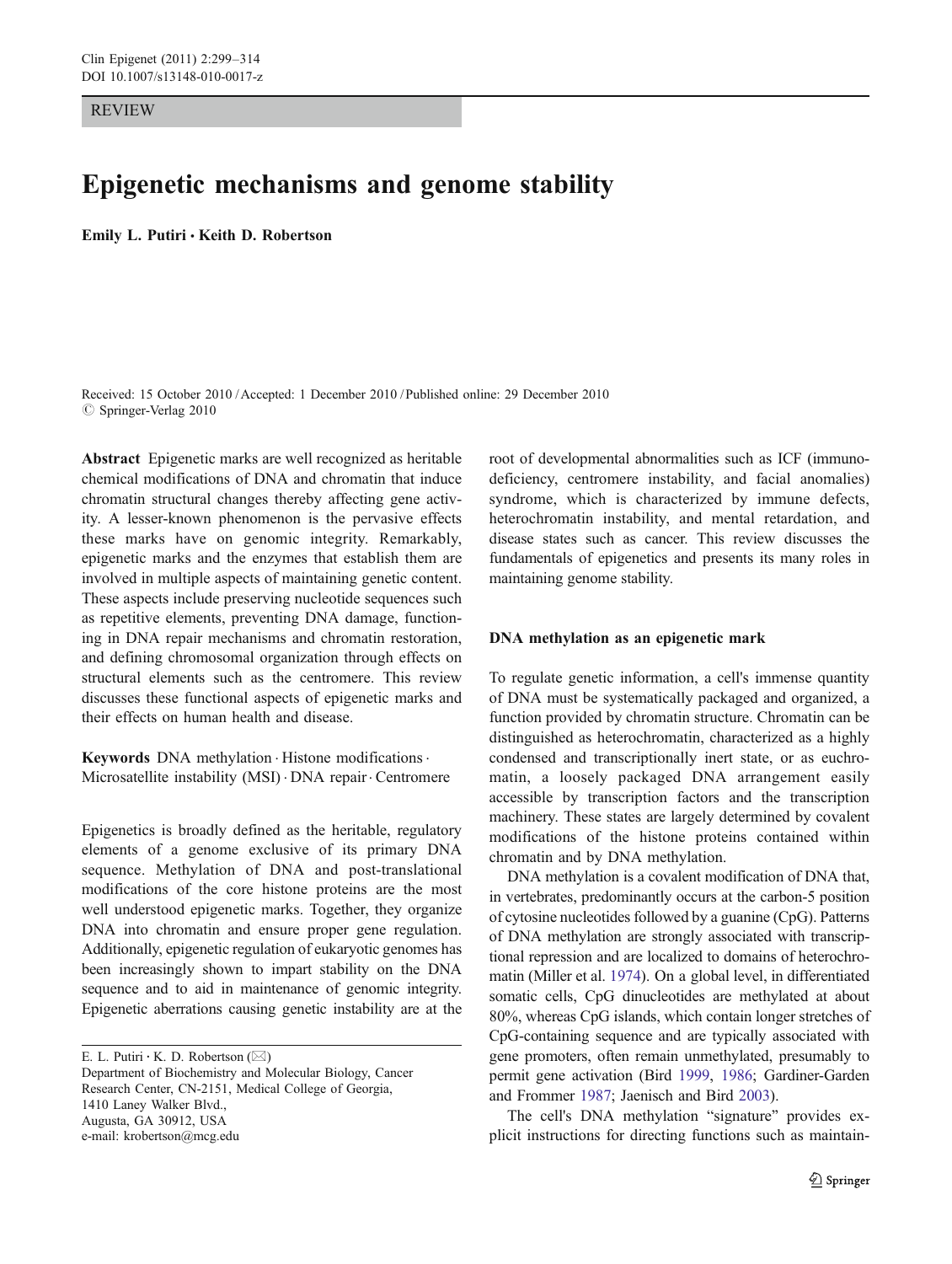ing pluripotency or promoting tissue-specific gene expression and controlling growth and proliferation. Establishment of proper DNA methylation patterns and maintenance of those patterns through mitotic division is critical for cellular function. During mammalian development soon after fertilization, gene expression profiles are "reset" by a wave of widespread DNA demethylation, especially of the paternal genome (Jaenisch and Bird [2003](#page-12-0); Mayer et al. [2000](#page-13-0); Oswald et al. [2000](#page-14-0)). Subsequently, genome-wide de novo methylation commences following implantation of the zygote. The DNA methyltransferases (DNMT) DNMT1, DNMT3A, DNMT3B, and DNMT3L actively contribute to and determine these DNA methylation patterns in mammalian cells by differential means. DNMT1 has a strong bias for hemi-methylated DNA and localizes to DNA replication foci; these features are consistent with DNMT1 playing a major role in maintenance of methylation in dividing cells (Bestor [1992;](#page-10-0) Leonhardt et al. [1992\)](#page-13-0). DNMT3A and DNMT3B, on the other hand, operate equally well on unmethylated or hemi-methylated DNA substrates and thus are classified as possessing de novo methylation activity (Liang et al. [2002;](#page-13-0) Okano et al. [1999](#page-13-0); Yokochi and Robertson [2002](#page-15-0)). Their activity is enhanced by DNMT3L, a catalytically inactive protein with sequence similarity to DNMT3A and DNMT3B (Chedin et al. [2002](#page-11-0); Hata et al. [2002;](#page-12-0) Jia et al. [2007](#page-12-0); Margot et al. [2003;](#page-13-0) Suetake et al. [2004](#page-14-0)). Both de novo and maintenance methylation are required for development, since deficiency for any of the DNMTs affects viability (Okano et al. [1999\)](#page-13-0). DNA methylation marks are interpreted by methyl-CpG-binding proteins including MBD1, MBD2, MBD3, and MeCP2, which generally act to silence gene expression and recruit histone deacetylases (HDACs), which are required for chromatin condensation (Bowen et al. [2004](#page-11-0); Boyes and Bird [1991;](#page-11-0) Jaenisch and Bird [2003;](#page-12-0) Lewis et al. [1992](#page-13-0); Meehan et al. [1989](#page-13-0); Nan et al. [1997](#page-13-0)). Thus, DNA methylation and the proteins associated with writing (DNMTs) and reading (MBDs) this mark provide a robust mechanism for regulation of transcriptional activity, but more importantly, the stability of DNA methylation as a covalent modification and the replicable nature of DNA methylation marks facilitate the inheritance of epigenetic information during important processes such as X chromosome inactivation, imprinting, silencing of repetitive elements, transposable elements, and pericentromeric repeats, and developmental gene regulation (Gopalakrishnan et al. [2008;](#page-11-0) Li [2002;](#page-13-0) Slotkin and Martienssen [2007\)](#page-14-0).

The key question regarding DNA methylation is what factors or stimuli determine how methylation patterns are established. Studies in Arabidopsis show that positioning of nucleosomes along DNA is directly related to the patterning of DNA methylation: nucleosome-bound DNA is enriched for methylation compared to nucleosome-

flanking sequences (Chodavarapu et al. [2010](#page-11-0)). Likewise, the histones comprising the nucleosome core bear posttranslational modifications involved in directing DNA methylation patterns, chromatin restructuring, and transcriptional effects (Hu et al. [2009;](#page-12-0) Ooi et al. [2009](#page-14-0), [2007;](#page-13-0) Zhang et al. [2010](#page-15-0)).

#### Histone modifications in chromatin function

The basic repeating unit of chromatin is the nucleosome, containing an octamer of four core histones, H2A, H2B, H3, and H4, around which double-stranded DNA is coiled. Each histone consists mostly of a globular domain except for an N-terminal tail, which protrudes from the nucleosome where it is accessible for binding to DNA, for protein interactions, and for covalent attachment of small molecules. Covalent modifications of amino acid residues in histones direct DNA methylation, chromatin conformation, and gene transcription by promoting or restricting the recruitment of gene regulatory proteins (Jenuwein and Allis [2001](#page-12-0)). The most well understood histone modifications include methylation, phosphorylation, acetylation, and ubiquitination, and chromatin regulation is conferred by the combination of these modifications on different residues and, in the case of histone methylation, by the number of moieties attached to a specific residue (Kouzarides [2007\)](#page-12-0). Methylation of histone H3 lysine 9 (H3K9), H3K27, H4K20, and H3 arginine 2 (R2) are just a few of the marks determining heterochromatin formation and transcriptional repression (Kirmizis et al. [2007](#page-12-0); Kouzarides [2007\)](#page-12-0). Euchromatin is characterized by methylation of H3K4 and acetylation of H3 and H4 histone tails. For histone methylation, the number of attached methyl groups also influences its role as a regulatory mark. Lysines and arginines are mono-, di-, or trimethylated. Di- and trimethylation of H3K4 (H3K4me2 and H3K4me3), for example, is strongly associated with regions of transcriptional permissiveness, and hypomethylation of this residue is correlated with loss of H3K9 acetylation (Bernstein et al. [2002;](#page-10-0) Santos-Rosa et al. [2002](#page-14-0); Schneider et al. [2004\)](#page-14-0). While H3K9me3, H3K27me3, and H4K20me3 are all heterochromatic marks, mono-methylation of these same residues correlates with transcriptional permissiveness. Additionally, some histone marks show specificity for certain gene regions. Transcriptionally active genes are characterized by H3K4me2 within their coding regions, while histone acetylation and H3K4me3 are enriched in promoter regions, and H3K4me1 occurs in enhancer elements (Bernstein et al. [2002](#page-10-0); Heintzman et al. [2007;](#page-12-0) Liang et al. [2004](#page-13-0); Schneider et al. [2004\)](#page-14-0). H3R2me2, which is mutually exclusive with H3K4me3, is found within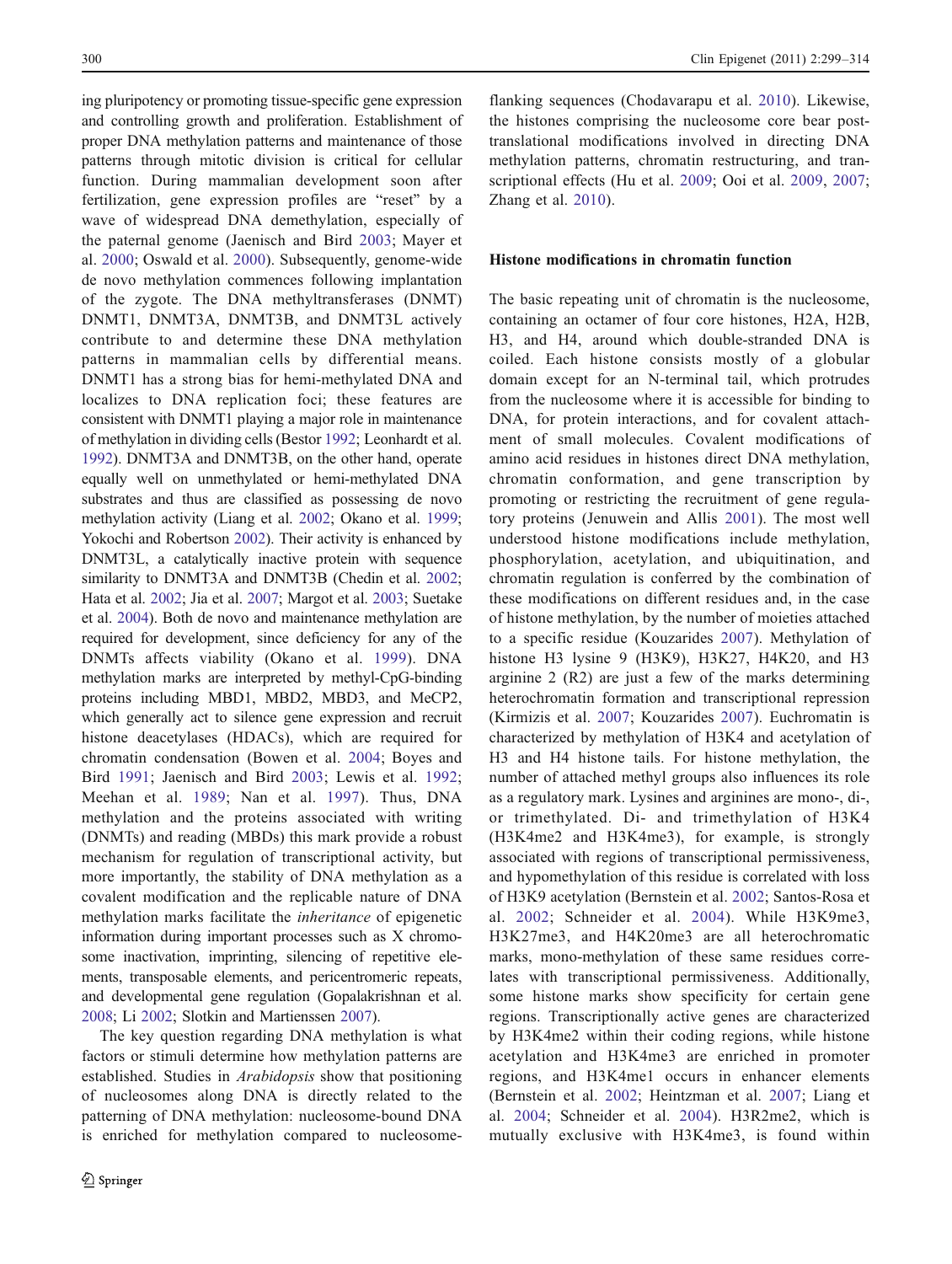transcriptionally inactive genes and in the 3′ region of transcribed genes (Kirmizis et al. [2007](#page-12-0)).

A collection of histone-modifying enzymes including lysine methyltransferases, arginine methyltransferases, serine-threonine kinases, and acetyltransferases is involved in writing each mark. These enzymes prove to be highly specific in recognizing a single amino acid substrate, and multiple enzymes provide functional redundancy for writing each mark and/or the ability of particular marks to respond to many different stimuli (Kouzarides [2007](#page-12-0)). For instance, the SET domain methyltransferases SUV39H1, SUV39H2, G9, and SETDB1, among others, show strict specificity for methylating H3K9. Likewise, mixed lineage leukemia enzymes 1–5 specifically recognize and methylate only H3K4 residues (Kouzarides [2007](#page-12-0)).

The combinations of these modifications at specific loci are highly dynamic and capable of rapid change depending on a cell"s response to cell–cell signaling and environmental cues. For instance, pluripotent cells possess a state of "bivalency" in which H3K27 methylation, a mark of heterochromatin, overlaps with loci containing euchromatic H3K4 methylation (Azuara et al. [2006;](#page-10-0) Bernstein et al. [2006;](#page-10-0) Ku et al. [2008\)](#page-12-0). These opposing marks occupy genes encoding many developmentally important transcription factors that were presumably "poised" for either activation or dense repression by stabilization of one of these marks upon differentiation. Thus, some have questioned whether histone modifications should be referred to as epigenetic marks under a strict classical definition of a stable element, faithfully inherited throughout many cell generations (Kouzarides [2007](#page-12-0)). Recent evidence has shown that at least some histone marks are indeed preserved and replicated during cell division. The repressive mark H3K27me3 is maintained during DNA replication by binding of the polycomb repressive complex 2 to H3K27me3 within promoters of transcriptionally repressed genes (Hansen et al. [2008\)](#page-12-0). Identifying additional mechanisms that allow for the reproduction of histone modifications within the chromatin of newly synthesized DNA will be important for understanding how gene expression programs are controlled. Regardless of their heritability, these modifications provide important information crucial for genomic stability and proper DNA methylation; so, for the purpose of this review, we continue to refer to them as epigenetic marks.

As previously mentioned, histone modifications are important in establishing DNA methylation marks. Repressive histone marks may be established independently of DNA methylation and are capable, in some cases, of inducing de novo DNA methylation. DNMT3L recognizes loci lacking unmethylated H3K4, and an interaction between DNMT3L and the most N-terminal residues of histone H3 is required for de novo DNA methylation (Hu et al. [2009](#page-12-0); Ooi et al. [2007\)](#page-13-0). Furthermore, DNMT3A and DNMT3B interact with

SUV39H1 and EZH2, which are H3K9 and H3K27 histone methyltransferases, respectively, as well as residues 1–19 in the N-terminal tail of histone H3 (Lehnertz et al. [2003;](#page-13-0) Vire et al. [2006;](#page-15-0) Zhang et al. [2010](#page-15-0)). Conversely, DNA methylation may also direct establishment of repressive histone marks. In ICF cells deficient for DNMT3B function, loci affected by loss of DNA methylation also demonstrated a loss of repressive H3K27 methylation marks and a coordinated gain of H3K9 acetylation and H3K4 trimethylation (Jin et al. [2008](#page-12-0)).

## Epigenetics and genomic stability

Originally, DNA methylation may have been evolutionarily acquired to defend against genomic disruption by parasitic insertional element translocations in eukaryotic genomes, an idea that has become widely supported (Robertson and Wolffe [2000](#page-14-0); Slotkin and Martienssen [2007](#page-14-0); Yoder et al. [1997](#page-15-0)). Subsequently, functionality for DNA methylation in other modes of genomic stability may have been co-opted (Colot and Rossignol [1999](#page-11-0)). In the following sections, we focus on the evidence that epigenetic mechanisms help to preserve genomic content.

## Effects of epigenetic marks on microsatellite repeat stability

DNA methylation and DNA methyltransferases have been implicated in affecting stability of microsatellites within the genome for some time. Microsatellite loci are repetitive sequences typically consisting of one to four nucleotide repeats, and they are particularly susceptible to length change mutations. Microsatellite repeat instability (MSI) presents a notable hazard in light of its involvement in diseases such as Huntington"s, myotonic dystrophy, and cancer among others (see below) and is often associated with defects in the mismatch repair (MMR) machinery, a system that specifically recognizes and repairs errors in nucleotide base pairing.

Repetitive regions are subject to expansion or contraction when single-stranded DNA becomes exposed, allowing repetitive sequences to form secondary structures (i.e., DNA hairpins), particularly during replication, transcription, and DNA repair (Pearson et al. [2005](#page-14-0)). These secondary structures may then become incorrectly resolved through MMR or cause slippage of DNA polymerases along repetitive sequence during replication. For a history of MSI discovery and characterization, see Laghi et al. [\(2008\)](#page-12-0).

Epigenetic mechanisms appear to protect against MSI both directly and indirectly (Table [1](#page-3-0)). Disruption of DNA methylation or the DNMTs destabilizes repeats through a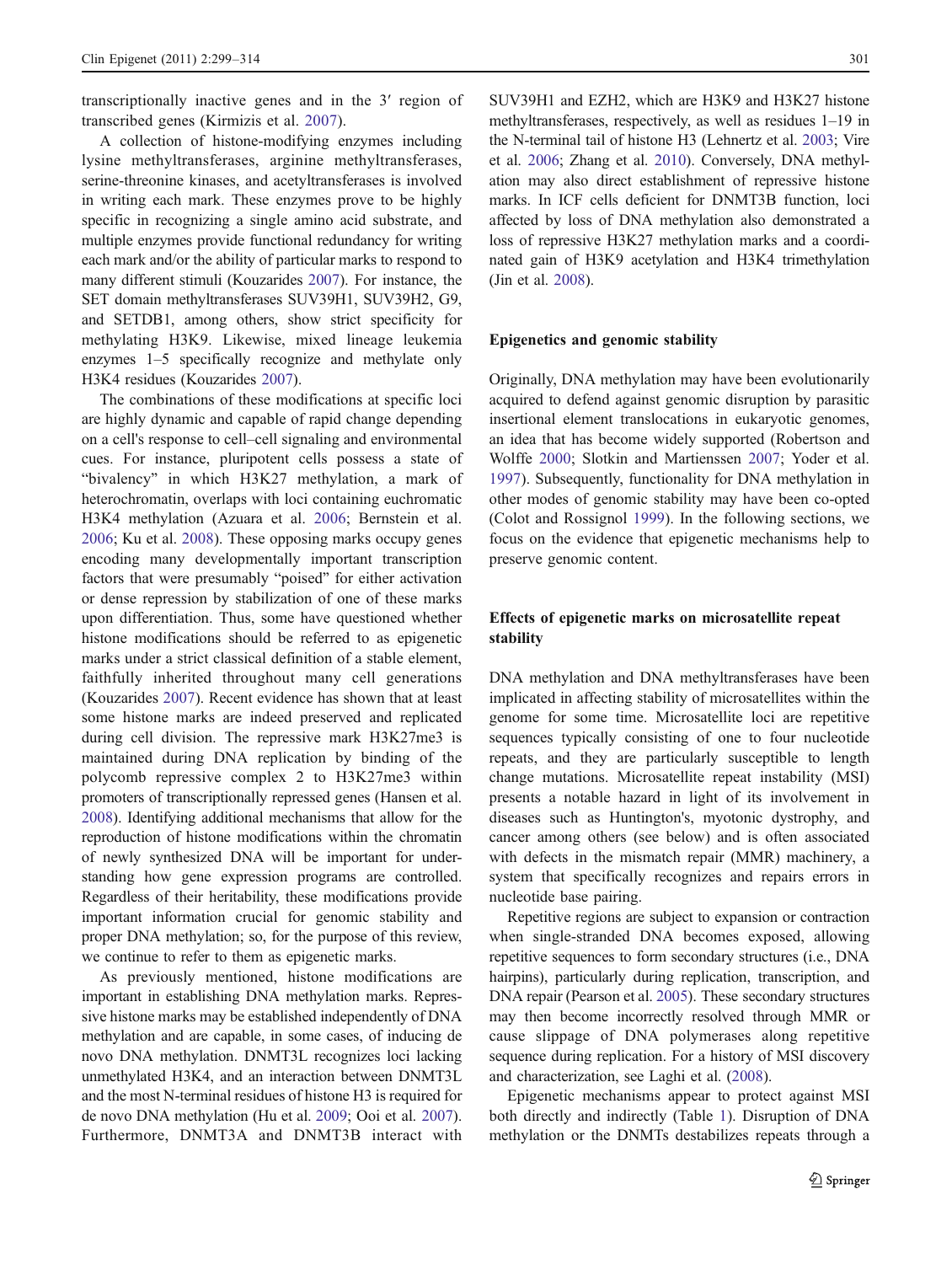<span id="page-3-0"></span>

| <b>Table 1</b> Epigenetic<br>mechanisms of genetic<br>instability | Influence on repetitive<br>elements | Epigenetic involvement                                                     | Molecular consequence                                                                      |
|-------------------------------------------------------------------|-------------------------------------|----------------------------------------------------------------------------|--------------------------------------------------------------------------------------------|
|                                                                   | Direct                              | Transcriptional repression of<br>repetitive elements by DNA<br>methylation | Prevents DNA damage produced by<br>DNA secondary structures or<br>homologous recombination |
|                                                                   |                                     | Chromatin remodeling by<br><b>DNMTs</b>                                    | Chromatin condensation reduces DNA<br>exposure to mutagenic factors or<br>processes        |
|                                                                   |                                     | Involvement of DNMTs in<br>DNA repair                                      | DNMT1 interaction with the MMR<br>machinery facilitates DNA repair                         |
|                                                                   | Indirect                            | Hypermethylation of DNA<br>repair genes ( <i>i.e.</i> , MMR)               | Reduced expression of genes required<br>for genetic stability                              |

direct local chromatin remodeling effect, such as transcriptional de-repression, or possibly another unknown mechanism. Alternately, DNA methylation affects repeat stability secondarily by producing global changes in gene expression that alter expression of proteins responsible for repeat stabilization (i.e., MMR genes). Here, we discuss the evidence for these epigenetic effects on MSI and their potential mechanisms.

Several groups have shown that MSI results from disruption of DNMT1 or of DNA methylation patterns. Most notably, *DNMT1* mutants were isolated from an insertional mutagenesis screen for ES cell clones exhibiting defects in MMR (Guo et al. [2004](#page-11-0)). To measure MSI in these mutants, a "slippage" assay was employed in which an insertional construct containing repetitive sequence was monitored for gain or loss of nucleotides. DNMT1 mutants showed a higher rate of MSI compared to wild-type cells (Guo et al. [2004\)](#page-11-0). Since expression of MMR components was unaltered, the consequences of DNMT1 deficiency appeared to be direct rather than an indirect consequence of genomic hypomethylation or global changes in gene activity (Guo et al. [2004](#page-11-0)). In several independent studies, similar roles for DNMT1 were also reported (Gorbunova et al. [2004;](#page-11-0) Kim et al. [2004;](#page-12-0) Wang and James Shen [2004](#page-15-0)). In these reports, DNMT1 deficiency resulted in a significant increase in MSI for both endogenous microsatellite loci (Wang and James Shen [2004\)](#page-15-0) and transgenic slippage reporter constructs (Kim et al. [2004\)](#page-12-0). In a genetic selection assay for trinucleotide repeat contractions, the DNA methyltransferase inhibiting drugs 5-aza-2′-deoxycytidine (5-azadC) and hydralazine further corroborated these findings—treatment with 5-azadC produced a 1,000-fold increase in the rate of MSI (Gorbunova et al. [2004](#page-11-0)). Although this selection assay was biased for the identification of contraction mutants, additional experiments utilizing human fibroblasts derived from myotonic dystrophy patients also showed large expansions of repeat tracts in response to 5 azadC treatment. These differing results hint at an underlying complexity in the involvement of DNMT1 in MSI.

One suggestion for the influence of DNMT1 on MSI is that microsatellite methylation provides a mechanism for length stabilization by subsequent transcriptional repression of genes containing or proximal to microsatellites with methylated CpG repeats (Table 1). Transcription near or through microsatellites exposes single-stranded DNA to secondary structure formation that may be erroneously resolved through MMR (Lin et al. [2006;](#page-13-0) Lin and Wilson [2007](#page-13-0)). DNA methylation may stabilize these sequences by preventing them from being transcribed. In each of the above-mentioned analyses for MSI, non-CpG-containing repeat sequences were examined, thus DNA hypomethylation of the repetitive sequence itself is likely not the cause of MSI (Gorbunova et al. [2004;](#page-11-0) Kim et al. [2004;](#page-12-0) Wang et al. [2004](#page-15-0)). Furthermore, in one study, methylation levels of flanking DNA, which may also assist in stabilizing repeat sequences, did not differ between wild type and DNMT1 mutant cells (Kim et al. [2004\)](#page-12-0). In other analyses, however, CpG content was implicated in MSI. For CpG-containing human repeat sequences transfected into primate cells, DNA methylation stabilized CGG repeats during replication in instances where DNA was premethylated prior to transfection (Nichol Edamura et al. [2005](#page-13-0)). CpG methylation of these microsatellites significantly decreased the frequency of length change events and the magnitude of those changes (Nichol Edamura et al. [2005](#page-13-0)). CpG methylation of regions adjacent to microsatellites also contributed to repeat stabilization (Brock et al. [1999;](#page-11-0) Nichol and Pearson [2002\)](#page-13-0). In one analysis which examined ten independent CAGrepeat-containing (non-CpG-containing) endogenous loci, differences in instability among the loci were noted (Brock et al. [1999](#page-11-0)). These differences were independent of microsatellite length but were correlated with flanking CpG content (Brock et al. [1999\)](#page-11-0). Thus, in some cases, CpG content of microsatellites or neighboring cis-sequence does appear to play a role in stabilizing repeat length.

DNMT1 also influences transcriptional repression and MSI through chromatin remodeling (Table 1). Following DNA replication, DNMT1 mediates transcriptional repression and chromatin condensation through the histone deacetylases HDAC1 and HDAC2 (Fuks et al. [2000;](#page-11-0) Robertson et al. [2000;](#page-14-0) Rountree et al. [2000](#page-14-0)). Enhanced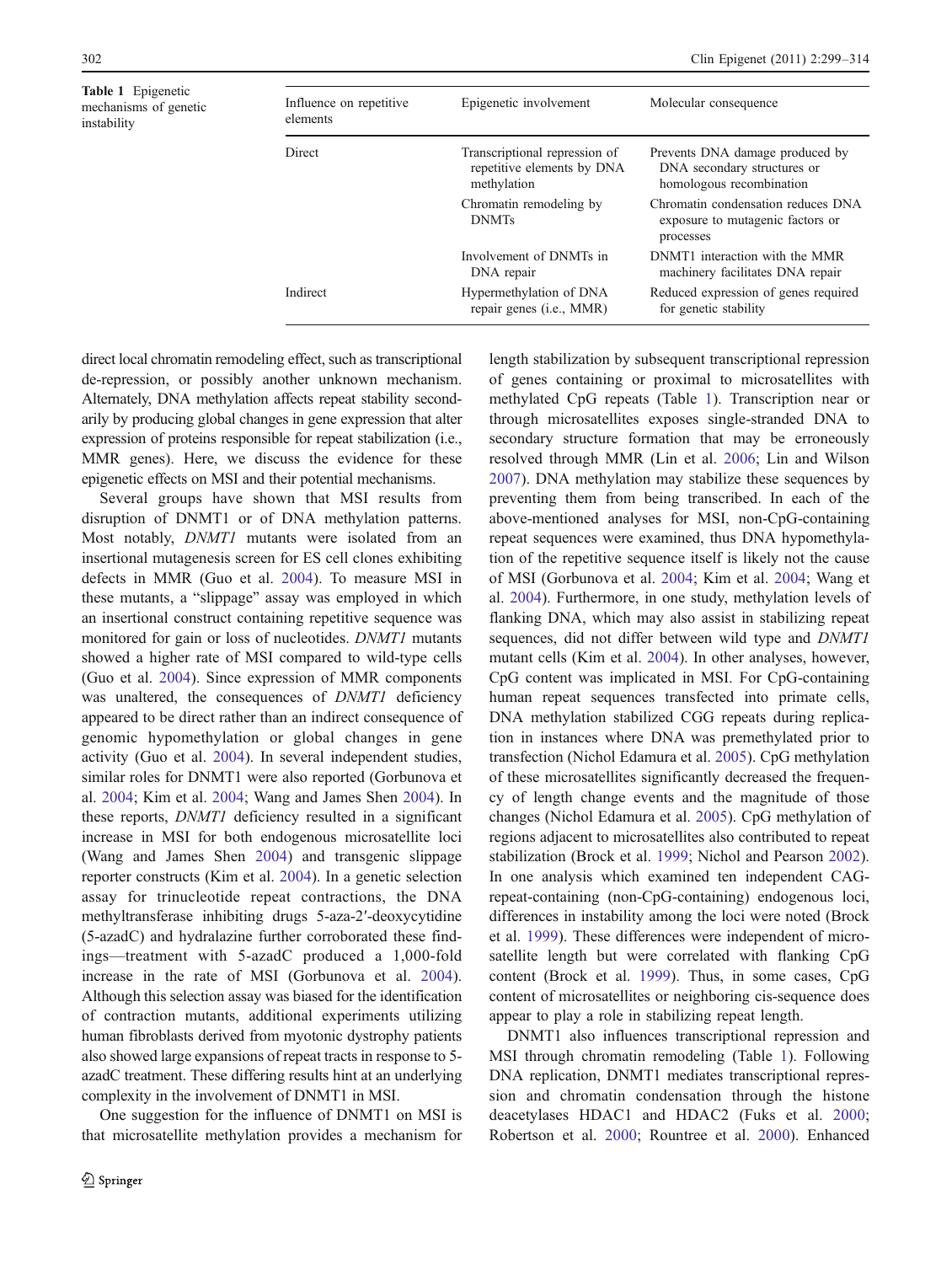trinucleotide repeat slippage in DNMT1 mutants was correlated with an increase in H3 acetylation at the repeat, a mark of transcriptional permissiveness (Kim et al. [2004](#page-12-0)), and in a Drosophila model of repeat instability; reduced activity of the histone acetyltransferase CREB-binding protein (CBP) was responsible for CAG repeat expansion (Jung and Bonini [2007\)](#page-12-0). Histone acetylation, however, cannot be entirely responsible for MSI as the HDAC inhibitor sodium butyrate produced only minimal destabilization of a trinucleotide repeat sequence (Gorbunova et al. [2004\)](#page-11-0). Furthermore, contrary to arguments that transcriptional repression of microsatellite regions protects against MSI, overexpression of the HDAC SIRT1, which functions in gene silencing through chromatin remodeling, was linked to CpG island hypermethylation and high MSI in cancer cells (Nosho et al. [2009](#page-13-0)). This latter observation may allude to an indirect mechanism of global gene hypermethylation and gene silencing on MSI (as discussed below), and highlights the complexity of the links between epigenetic marks and MSI.

In addition to promoting microsatellite stability through transcriptional repression, another means by which DNMT1 promotes repeat stability is through a direct relationship between DNA methylation and MMR (Table [1](#page-3-0)). DNA methylation has been suggested to provide a mechanism for strand recognition following DNA replication—hemimethylated DNA generated by DNA replication may facilitate the MMR machinery in distinguishing the nascent strand from the template strand (Hare and Taylor [1985](#page-12-0)). The methyl CpG-binding protein MBD4/MED1 may provide the functional link between MMR and strand recognition. MBD4 co-localizes with foci of methylated DNA and was identified in a yeast 2-hybrid screen as interacting with the MMR component MLH1 (Bellacosa et al. [1999;](#page-10-0) Hendrich and Bird [1998](#page-12-0)). Although the mechanistic relationship between MBD4 and the MMR machinery remains undefined, MBD4 contains glycosylase repair activities with a preference for hemi-methylated CpG/CpT mismatches, thus providing a direct functional link between DNA methylation and MMR (Hendrich et al. [1999](#page-12-0)).

Yet another potential functional link between DNMT1 and MMR was revealed when DNMT1 was shown to interact with proliferating cell nuclear antigen (PCNA), the DNA polymerase processivity factor (Chuang et al. [1997](#page-11-0)). Loss of PCNA causes MSI, likely due to its function in DNA repair (Baida et al. [2003\)](#page-10-0). PCNA promotes both MMR and nucleotide-excision repair through its interaction with the MMR factors MLH1 and MSH2, and PCNA rapidly recruits DNMT1 to sites of DNA repair through a direct interaction with DNMT1 (Mortusewicz et al. [2005](#page-13-0); Nichols and Sancar [1992;](#page-13-0) Umar et al. [1996](#page-15-0)). Although the physical mechanism by which DNMT1 and these MMR proteins facilitate microsatellite stability is not known, the

association between these components and MSI is quite strong.

### Microsatellite instability and human disease

#### Epigenetics, MMR, and cancer

An alternate, indirect mechanism in which genomic destabilization occurs is through DNA methylation-induced global changes in gene expression that alter transcriptional regulation of proteins responsible for repeat stabilization (Table [1](#page-3-0)), an effect that has been observed in cancer. In general, the genome of tumor cells is hypomethylated, particularly in regions of repetitive DNA. Widespread hypomethylation contributes to a hyper-mutation state in cancer, which may generate oncogenic mutations or loss of heterozygosity of tumor suppressor genes. Additionally, tumor cells also demonstrate sites of local hypermethylation, frequently at CpG islands that would, under normal circumstances, be hypomethylated (Robertson and Wolffe [2000\)](#page-14-0). Site-specific CpG island hypermethylation affects genomic stability when it targets promoters of MMR genes. Along these lines, MSI is a common pathway to tumor development, and many MSI tumors contain mutations in MMR genes or epigenetic repression of MMR genes (Laghi et al. [2008\)](#page-12-0).

An underlying methylation defect has been described in a subset of colorectal cancers in which promoter CpG islands are hypermethylated at high frequency, a condition termed the CpG island methylator phenotype (CIMP; Issa [2004](#page-12-0); Toyota et al. [1999](#page-14-0)). One class of CIMP tumors displays MSI and concurrent inactivation of MLH1 by promoter hypermethylation (Issa [2004](#page-12-0)). The first evidence of CIMP came from the finding that colorectal tumors lacking MLH1 expression displayed MLH1 promoter hypermethylation but no MLH1 mutations (Kane et al. [1997\)](#page-12-0), and subsequent reports have characterized MSI tumors as having a strong association with promoter hypermethylation compared to non-MSI tumors (Ahuja et al. [1997;](#page-10-0) Veigl et al. [1998](#page-15-0)). Moreover, experiments introducing a transgenic reporter gene into cancer cell lines revealed that expression of the reporter was associated with genetic instability: upon introduction of the transgene, cell lines deficient in MMR showed strong repression of the reporter gene compared to MMR proficient lines (Lengauer et al. [1997](#page-13-0)). The contrasting behavior of the transgene was linked to cell line-specific methylation differences that were negated by 5-azadC treatment, rescuing transgene expression (Lengauer et al. [1997\)](#page-13-0). These reports are consistent with the idea that CIMP is associated with increased DNMT1 expression or enhanced DNA methyltransferase activity (Teodoridis et al. [2008\)](#page-14-0). Additional evidence from experiments in mice has further highlighted the importance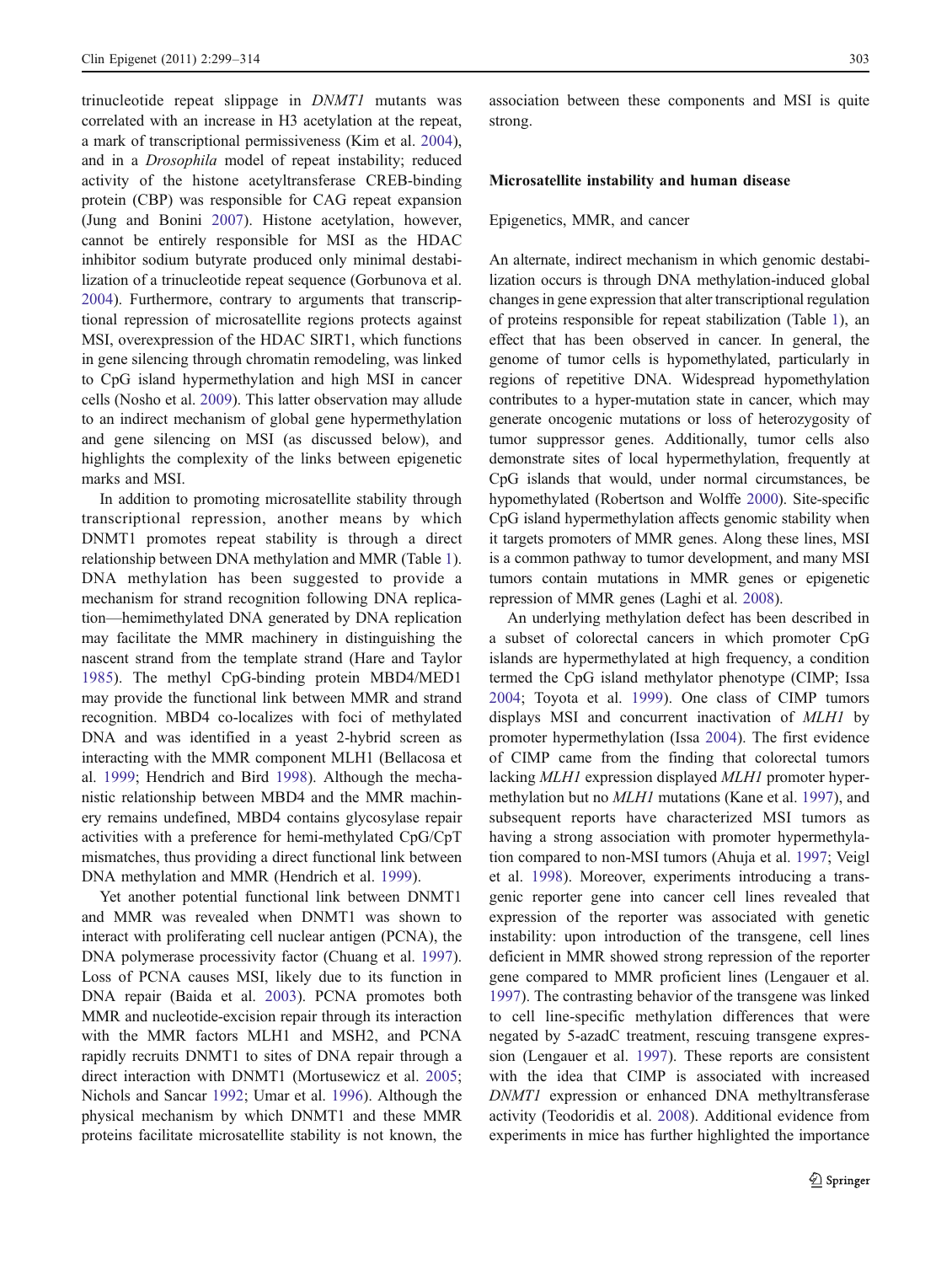of DNA methyltransferase activity in CIMP tumors: mice deficient for *Mlh1* expression due to *Mlh1* promoter hypermethylation were less susceptible to intestinal tumor formation when Dnmt1 function was also reduced (Trinh et al. [2002](#page-14-0)). Interestingly, although Mlh1/Dnmt1-deficient mice were less susceptible to intestinal tumorigenesis, they were more susceptible to lymphoid tumor development, a result linked to hypomethylation-induced genomic instability (Trinh et al. [2002](#page-14-0)). In Dnmt1-deficient mice, a similar phenotype was observed including genomic hypomethylation, increased lymphomagenesis, and marked genomic instability, particularly trisomy of chromosome 15 (Gaudet et al. [2003\)](#page-11-0). Thus, DNA methylation is a double-edged sword in maintaining proper growth controls in that too much methylation enhances tumor-associated repression of repair genes, but too little methylation enhances genomic instability in repetitive regions that require a heterochromatic state for their stability. Obtaining a better understanding of the mechanisms of maintaining the proper balance and distribution of methyl marks in normal tissues will be critical for understanding how disruption of this balance contributes to cancer.

#### Other human disease associations with MSI

Trinucleotide repeat expansion is a hallmark of more than 20 human diseases including fragile X syndrome, Huntington"s disease, and myotonic dystrophy (Mirkin [2007](#page-13-0)). These diseases are characterized by an "anticipation" phenomenon in which microsatellite expansion and disease severity worsen with each generation (Mirkin [2007\)](#page-13-0). DNA methylation defects may directly contribute to the etiology of some repeat expansion diseases, because the developmental stages in which MSI occurs coincide with two key periods during which epigenetic reprogramming occurs (Gorbunova et al. [2004;](#page-11-0) Pearson [2003](#page-14-0); Reik et al. [2001;](#page-14-0) Yoon et al. [2003\)](#page-15-0). Moreover, DNA methylation was linked to stabilization of the CGG repeats whose expansion causes fragile X syndrome (Wohrle et al. [1998\)](#page-15-0).

A key question is how do repeat expansions cause disease? One mechanism is through disruption of gene function: microsatellite expansions residing in exon or intron sequences disrupt the normal function of the gene product. Repeat expansions also produce local epigenetic changes. These expansions disrupt local chromatin structure and alter the expression of adjacent genes, an effect that has been extensively studied in myotonic dystrophy patients (Gatchel and Zoghbi [2005](#page-11-0); Mirkin [2007\)](#page-13-0). Myotonic dystrophy is associated with expansion of a CAG repeat within the 3′UTR of the *DMPK* gene. Repeat length is inversely correlated with expression of the flanking genes DMPK and SIX5/DMAHP, both of which have been implicated in the pathology of myotonic dystrophy (Klesert et al. [2000,](#page-12-0) [1997](#page-12-0); Thornton et al. [1997\)](#page-14-0). Analysis of chromatin from skeletal muscle of individuals with myotonic dystrophy showed that the region surrounding the CAG expansion was protected from DNase digestion (Otten and Tapscott [1995](#page-14-0)), presumably due to a change in chromatin structure resulting in chromatin condensation (Otten and Tapscott [1995\)](#page-14-0). The normal CAG locus was also shown to contain a region of H3K9 methylated heterochromatin embedded in a euchromatic H3K4 methylated region (Cho et al. [2005\)](#page-11-0). The expanded repeat allele, in contrast, was associated with spreading of heterochromatin (and H3K9 methylation) into gene containing regions. Heterochromatin boundaries are normally limited by binding of the zinc-finger insulator protein CTCF; CTCF binding, however, is lost at the CAG boundaries in myotonic dystrophy (Cho et al. [2005](#page-11-0); Filippova et al. [2001](#page-11-0)). Methylation of CTCF DNA binding sites prevents CTCF binding, which may, in turn, permit the spread of heterochromatin into surrounding euchromatic regions (Filippova et al. [2001](#page-11-0)).

## Epigenetic modifications and DNA damage

In addition to repeat stabilization, DNA methylation and chromatin structure strongly influence other forms of genomic instability such as mutations and chromosomal rearrangements. For example, hypomethylation in Dnmt1 deficient murine ES cells produced a striking increase in gene mutations, deletions, and chromosomal deficiencies (Chen et al. [1998](#page-11-0)). Likewise, knockout of DNMT1 and DNMT3B in a human colon cancer cell line caused largescale, randomly occurring chromosomal translocations and aneuploidy (Karpf and Matsui [2005](#page-12-0)).

DNA methylation and homologous recombination

DNA methylation is well known to protect against unlicensed homologous recombination (HR), which is the basis for many mutational events. Following generation of a DNA double-strand break (DSB), HR is employed to form a synapse between homologous chromosomes, a circumstance that can generate gene conversions, insertions or deletions, or more extensive chromosomal loss. Transcription enhances HR frequency by exposing singlestranded DNA and allowing it to invade its homologous sequence, while DNA methylation-mediated transcriptional silencing inhibits HR (Dominguez-Bendala and McWhir [2004](#page-11-0); Ikeda and Matsumoto [1979](#page-12-0); Maloisel and Rossignol [1998](#page-13-0)). Several reports support the idea that DNMT1 represses HR. Dnmt1 deficiency in mice resulted in elevated loss of heterozygosity due to mitotic recombina-tion (Eden et al. [2003\)](#page-11-0), *Dnmt1* deficiency in mouse ES cells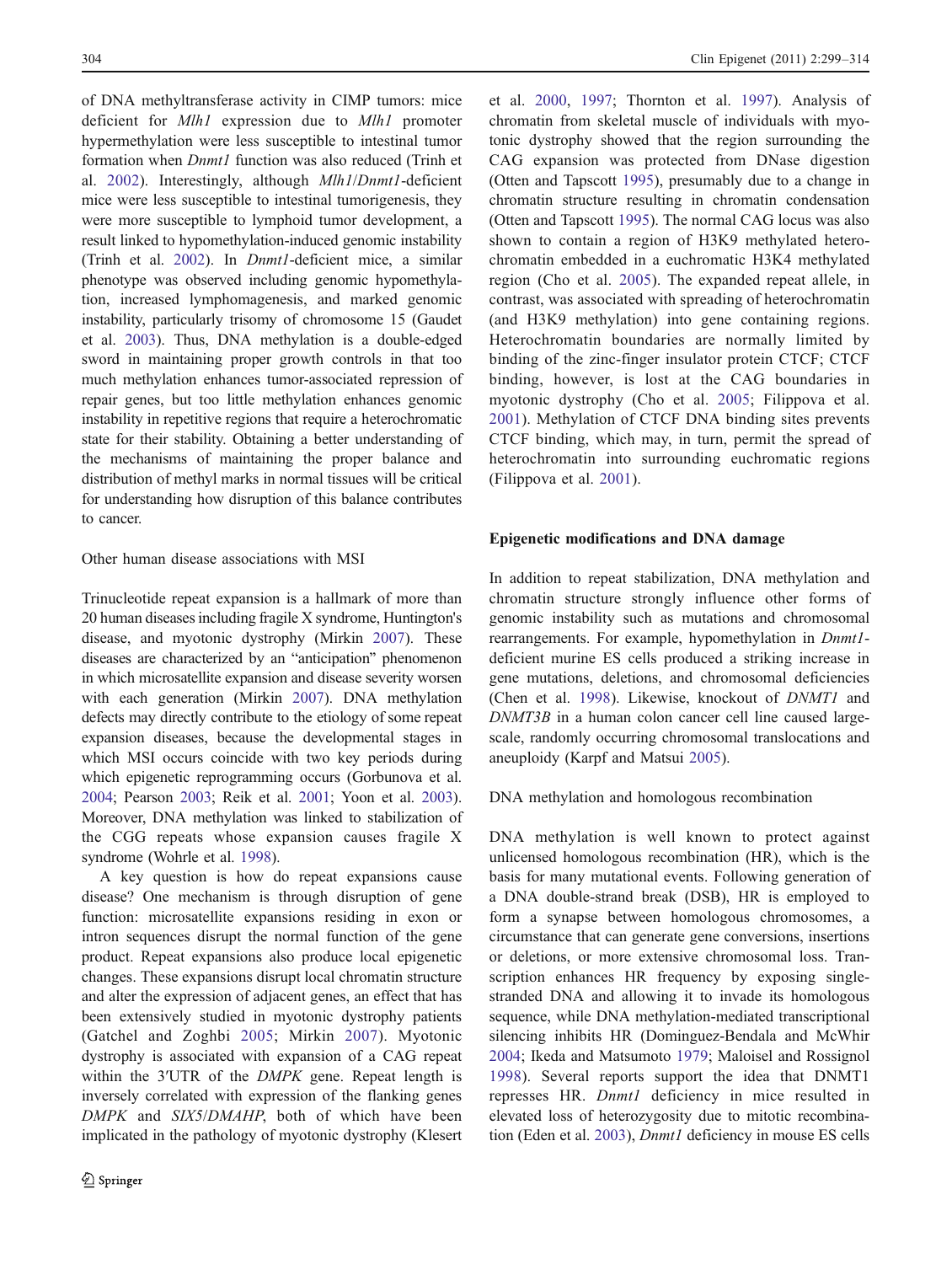enhanced gene targeting by HR (Dominguez-Bendala and McWhir [2004\)](#page-11-0), and embryonic carcinoma cells carrying integrated transgenic reporter constructs displayed increased recombination among transgenic sequences in response to depletion of DNA methylation by 5-azadC (McBurney et al. [2001](#page-13-0)). In a complementary study, hypermethylation of CpG islands within extrachromosomal fragments reduced the occurrence of deletions within and dimerizations between fragments, presumably due to reduced HR (Rizwana and Hahn [1999\)](#page-14-0). Finally, DNMT1 and DNMT3 activity at repetitive pericentromeric and centromeric loci effectively limits mitotic recombination frequency and stabilizes centromeric repeats against length changes (Jaco et al. [2008](#page-12-0)).

# Role of chromatin and DNA methyltransferases in DNA damage repair

In addition to the role of DNA methylation in prevention of HR, DNMT1 unexpectedly performs a role in DSB repair that appears to be independent of its maintenance methylation activity. DNMT1 has been shown to either assist in DSB detection or operate in the repair process itself. Induction of DSBs by irradiation or by 5-azadC shows an accumulation of DNMT1, its binding partners PCNA and MBD4, and the repair-associated factor MLH1 at foci of DSBs, and DNMT1 deficiency reduces the recruitment of DNA repair proteins to these foci (Mortusewicz et al. [2005](#page-13-0); Palii et al. [2008;](#page-14-0) Ruzov et al. [2009](#page-14-0)). The well-established PCNA-DNMT1 interaction has recently been shown to be nonessential for DNMT1"s maintenance methylation function (Schermelleh et al. [2007;](#page-14-0) Spada et al. [2007\)](#page-14-0), and DNMT1 associates with chromatin independently of replication (Easwaran et al. [2004](#page-11-0)), suggesting a role for the PCNA-DNMT1 interaction separate from maintenance methylation. PCNA acts in multiple DNA repair processes including MMR and nucleotide excision repair, and thus DNMT1 may facilitate this function (Mortusewicz et al. [2005](#page-13-0); Nichols and Sancar [1992](#page-13-0); Umar et al. [1996](#page-15-0)). In summary, DNMT1 functions in the DNA damage response, perhaps through a methylation-independent role, highlighting an important and novel function for DNMT1 that deserves further examination.

DSB repair must operate in the context of complex higher-order chromatin structure and orchestrate restoration of chromatin and epigenetic marks at the site of DNA damage. Chromatin remodeling, like repair of the DNA itself, is critical for maintaining genomic integrity. Decondensation of chromatin in response to DNA damage may be required to loosen or open the chromatin structure and allow access for repair machinery (Ziv et al. [2006](#page-15-0)). Consistent with this notion, in Saccharomyces cerevisiae, HATs, including Gcn5 and Esa1, are actively recruited to sites of DSBs presumably to assist in promoting open chromatin (Groth et al. [2007;](#page-11-0) Tamburini and Tyler [2005;](#page-14-0) van Attikum and Gasser [2005\)](#page-15-0). This activity is only transient, and HDACs rapidly remove acetylation marks likely to prevent aberrant transcriptional activity in the newly repaired region (Tamburini and Tyler [2005](#page-14-0)). Chromatin remodeling following DNA damage is also mediated by the DNA damage checkpoint kinase CHK1. CHK1 is normally associated with chromatin in undamaged cells and specifically phosphorylates histone H3 at threonine 11 (H3T11) promoting acetylation of H3K9 and continued maintenance of cell cycle regulatory genes in a transcriptionally active state. Upon DNA damage, CHK1 dissociates from chromatin, and levels of phosphorylated H3T11 and acetylated H3K9 decline (Shimada et al. [2008;](#page-14-0) Smits et al. [2006\)](#page-14-0). This deacetylation may function to repress transcription at the site of damage, providing protection for the decondensed chromatin against further vulnerability to mutations during the repair process.

Another critically important histone modification associated with DNA damage is phosphorylation of H2A, particularly at serine 129 and serine 1 (van Attikum and Gasser [2005\)](#page-15-0). Recruitment of phosphorylated H2A.X (γH2A.X), a variant of histone H2A, to sites of DSBs is a critical step in the repair process (Celeste et al. [2003,](#page-11-0) [2002\)](#page-11-0).  $\gamma$ H2A.X-containing nucleosomes assemble along the regions bordering DSBs, as observed by immunofluorescence microscopy, and aid in the recruitment and/or maintenance of DNA break repair factors and histone modifiers at the site of damage (Rogakou et al. [2000](#page-14-0), [1998;](#page-14-0) van Attikum and Gasser [2005](#page-15-0)). Notably, recruitment of γH2A.X containing histones to sites of DSBs is also DNMT1 dependent (Palii et al. [2008\)](#page-14-0). In addition, in both fertilized zygotes and cloned embryos, the occurrence of γH2A.X-populated DSBs increased in a temporal pattern that coincided remarkably well with the period of active, DNA replication-independent demethylation during zygotic pronuclear development (Wossidlo et al. [2010](#page-15-0)). Although the mechanism underlying this connection is unclear, the association between these two events and the requirement for DNMT1 in the recruitment of  $\gamma$ H2A.X is consistent with a functional involvement of DNA methylation in DNA repair. It will be of great interest to determine the role of DNMT1 at sites of DNA damage and whether it is methylation dependent, as this may provide important information on how DNA methylation inhibitors exert their antitumor effects.

## Chromatin modifications and DNA methylation in centromere function

Epigenetic determinants of centromere identity

A functional centromere is vital for guarding against chromosomal instability during cell division by maintaining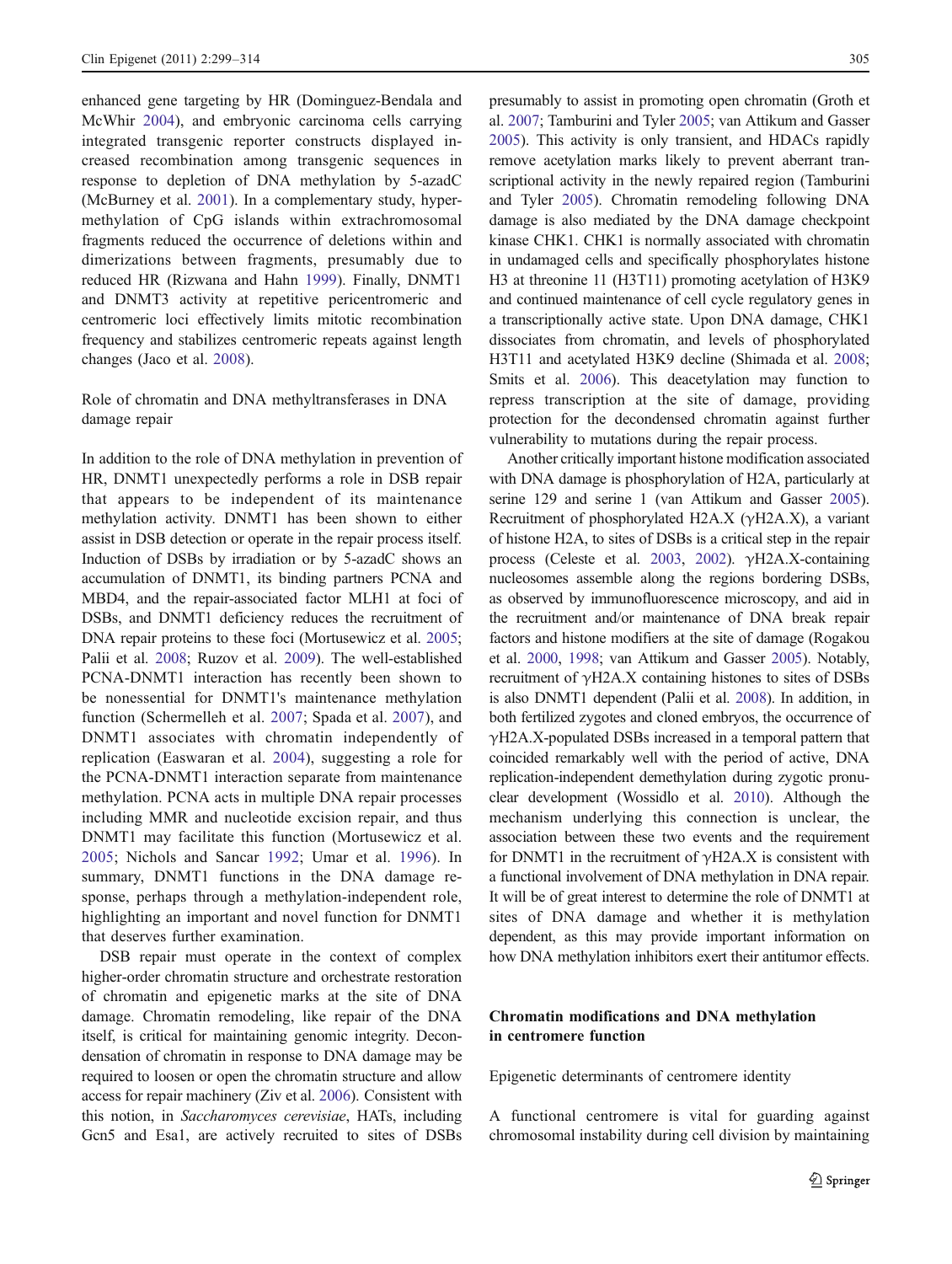proper DNA segregation, averting chromosomal rearrangements, and preventing changes in ploidy. Cytologically, the centromere appears as a chromosomal constriction, but it actually consists of a molecularly unique and complex configuration of chromatin. Centromeric chromatin forms a densely compact structure that provides attachment sites for kinetochore proteins and spindle microtubules. The flanking pericentromeric chromatin recruits a high concentration of cohesin molecules providing the site for sister chromatid attachment (Allshire and Karpen [2008\)](#page-10-0).

With every cell generation, each chromosome"s centromere is habitually re-generated at the same location. Providing a single site for kinetochore attachment is necessary to ensure proper chromosomal segregation and stability, and numerous lines of evidence have established that centromere location/ identity is determined epigenetically (Allshire and Karpen [2008;](#page-10-0) Amor and Choo [2002;](#page-10-0) Henikoff et al. [2001](#page-12-0); Karpen and Allshire [1997](#page-12-0); Sullivan et al. [2001](#page-14-0)). For example, cross species comparison shows that centromeric DNA sequences vary widely suggesting the lack of a single centromere recognition sequence. Likewise, human α-satellite repeat sequence within centromeric DNA is insufficient to generate a functional centromere, since chromosomes that contain two regions of centromeric α-satellite DNA, still possess only one functional kinetochore attachment region. Additionally, in the absence of a functional centromere, a neocentromere, which is a functional ectopic centromere, may form at alternate non-centromeric genetic loci that are devoid of  $\alpha$ satellite repeats (Amor and Choo [2002;](#page-10-0) Choo [2000\)](#page-11-0). Having epigenetic centromeric determinants as opposed to sequencespecific determinants is advantageous because it provides a reliable mechanism for transmitting genetic material in the event of mutational damage to the centromere locus. Epigenetic determination also allows for adaptive karyotypic evolution and may provide an important mechanistic means for speciation (Henikoff et al. [2001](#page-12-0)). Thus, the epigenetically determined centromere provides a versatile system for consistent and faithful transmission of chromosomal material and for accommodation of karyotype alterations.

Human centromeres are characterized by several thousand kilobases of a 171-base pair AT-rich repeat referred to as α-satellite DNA (Amor and Choo [2002\)](#page-10-0). Satellite DNA sequences typically do not possess similarity among chromosomes or across species, but their DNA-binding proteins are frequently conserved. One such important conserved centromeric chromatin protein is CENP-A, a centromere-specific core histone that substitutes for histone H3 in the nucleosome core (Palmer et al. [1987](#page-14-0)). Centromeric chromatin is composed of alternating blocks of H3 and CENP-A-containing nucleosomes (Blower et al. [2002](#page-11-0)). The structural significance of this CENP-A distribution is not known, but it may impart directionality onto the centromere structure that is necessary for kinetochore

attachment and for bi-directional, anaphase migration of sister chromatids (Allshire and Karpen [2008](#page-10-0)). Importantly, CENP-A is necessary and sufficient for recruitment of kinetochore proteins for mitosis (Palmer et al. [1991;](#page-14-0) Palmer et al. [1987\)](#page-14-0). CENP-A deficiency disrupts kinetochore assembly and progression of mitosis, whereas CENP-A overexpression induces ectopic spreading of centromeric chromatin to non-centromeric locations and subsequent redistribution of kinetochore proteins (Allshire and Karpen [2008](#page-10-0); Sullivan et al. [2001\)](#page-14-0). Interestingly, CENP-A is recruited to DSBs, and cell survival following generation of DSBs is proportional to CENP-A activity (Zeitlin et al. [2009](#page-15-0)). Thus, CENP-A is multifaceted in its involvement in genomic maintenance and stability. H2A. Z, another histone variant replacing H2A in non-CENP-Acontaining centromeric and pericentromeric nucleosomes, is also required for centromere structure and sister chromatid adhesion prior to chromosomal segregation (Greaves et al. [2007\)](#page-11-0). The interplay between CENP-A and H2A.Z histone variants along with their unique arrangements of histone modifications (see below) appear to be key determinants in the organization and function of the centromere.

Histone modifications in centromere function and chromosomal condensation

Centromeric and pericentromeric chromatin contain unique and largely non-overlapping configurations of histone marks that are critical for centromere function (Fig. [1\)](#page-8-0). Interestingly, despite the highly condensed nature of centromeric chromatin, its array of histone modifications is quite distinct from constitutive heterochromatin. Centromeric heterochromatin contains a characteristic combination of both euchromatic and heterochromatic marks (Lam et al. [2006;](#page-13-0) Sullivan and Karpen [2004\)](#page-14-0). For example, condensed transcriptionally inert heterochromatin is defined by H3K9 di- and tri-methylation, but immunofluorescence studies showed that centromeric chromatin, despite being highly condensed, does not contain these marks (Sullivan and Karpen [2004\)](#page-14-0). Surprisingly, CENP-A containing centromeric chromatin contains H3K4me2, a mark associated with euchromatin and transcriptional permissiveness (Sullivan and Karpen [2004](#page-14-0)). However, other marks which confer an "open" euchromatic and transcriptionally active signature, such as H3K4me3 and histone acetylation, are absent from centromeres (Sullivan and Karpen [2004\)](#page-14-0). Pericentromeric heterochromatin, on the other hand, more closely resembles canonical heterochromatin. It is hypoacetylated and enriched for both H3K9me2 and H3K9me3; however, H3K9me3 domains are located distally from the centromere, a configuration that may function to establish centromeric boundaries (Sullivan and Karpen [2004](#page-14-0)). Consistent with a functional role for H3K9 trimethylation in pericentromeric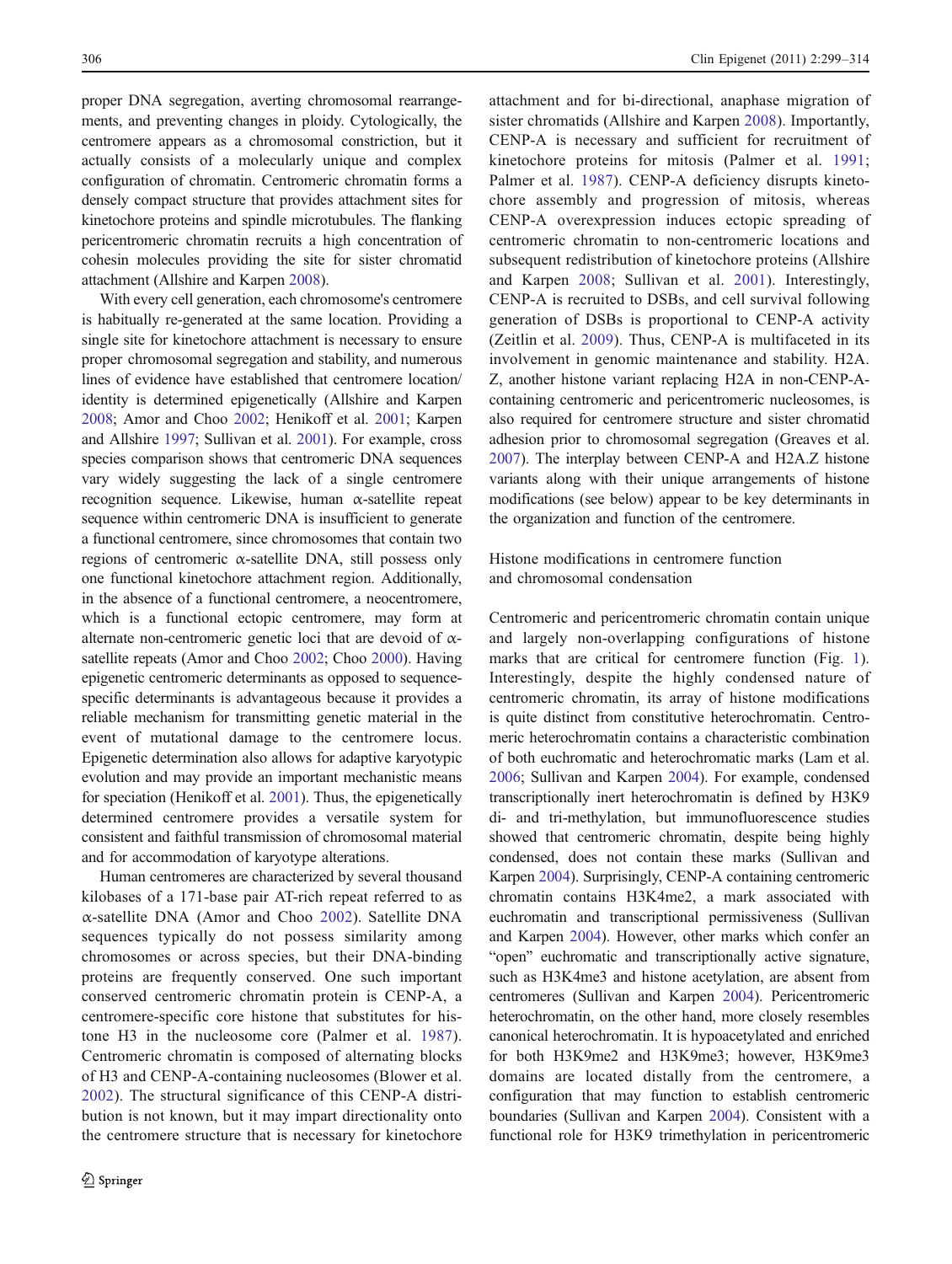that organize and stabilize the chromosome as a whole and maintain genetic stability throughout repeated cell

divisions

<span id="page-8-0"></span>Fig. 1 Chromosomal definition by histone modifications. Many molecules, including histone-modifying enzymes, histone variants, and DNA methyltransferases, some of which are depicted here on the left, establish the epigenetic marks and chromatin structure required for chromosomal organization and function. On the right, distinct combinations of histone modifications define chromatin regions including the centromere and pericentromere



heterochromatin, the H3K9 methylases, SUV39H1 and SUV39H2, are critical for mitotic progression. SUV39H1 and SUV39H2 accumulate at centromeric domains during mitosis, and their loss, or the loss of H3K9 methylation, in pericentromeric regions is detrimental to chromosome segregation (McManus et al. [2006;](#page-13-0) Melcher et al. [2000](#page-13-0); Peters et al. [2003,](#page-14-0) [2001](#page-14-0); Rice et al. [2003\)](#page-14-0). Also within pericentromeric domains, two additional histone methylases, SUV4-20H1 and SUV4-20H2, were shown to recognize H4K20 substrates for methylation, a modification necessary for chromosomal condensation and stability during mitosis (Oda et al. [2009;](#page-13-0) Schotta et al. [2004](#page-14-0)). SUV39H1/2 and SUV4-20H1/2 enzymes are also associated with recruitment and stabilization of heterochromatic protein 1 (HP1) to pericentromeric chromatin to mediate gene silencing and chromosomal condensation (Bannister et al. [2001;](#page-10-0) Lachner et al. [2001](#page-12-0); Maison et al. [2002](#page-13-0); Schotta et al. [2004](#page-14-0); Souza et al. [2009\)](#page-14-0). Suv39H1/2 activity is also important for CENP-A assembly into centromeric chromatin, since the fission yeast homolog of SUV39, Clr4, along with HP1 and other heterochromatin associated factors, is necessary for loading CENP-A nucleosomes into centromeric regions (Folco et al. [2008\)](#page-11-0). These studies emphasize how critical the distinctive patterns of centromeric and pericentromeric histone marks and their associated methylases are for the proper recruitment and stabilization of centromeric proteins. Global changes in histone methylation are also critical for whole chromosomal condensation and centromere function during mitosis. Inhibition of overall histone methyltransferase activity just prior to prophase causes defects in chromosome alignment and segregation due to expansions and loosening of centromeric chromatin, unstable microtubule associations with kinetochores, and improper kinetochore protein localization (Heit et al. [2009\)](#page-12-0).

Phosphorylation of serine and threonine residues, particularly on histones H1 and H3, is another modification critical for chromosomal condensation during cell division. Both histone H1 and H3 become phosphorylated upon entering mitosis and are dephosphorylated upon exiting mitosis (Gurley et al. [1978](#page-12-0); Nowak and Corces [2004](#page-13-0)). The accumulation pattern of H3S10 phosphorylation is consistent with its requirement during mitosis given that it is initiated within pericentromeric regions during late G2 phase and is later removed during anaphase (Hendzel et al. [1997](#page-12-0); Van Hooser et al. [1998](#page-15-0); Wei et al. [1998,](#page-15-0) [1999\)](#page-15-0). Absence of H3S10 phosphorylation yields incomplete chromosome condensation and defects in chromosomal segregation (Hsu et al. [2000](#page-12-0); Wei et al. [1998,](#page-15-0) [1999](#page-15-0)). CENP-AS7 is phosphorylated similarly to H3S10, and the residues surrounding CENP-AS7 share similarity with those surrounding H3S10, suggesting functional conservation (Zeitlin et al. [2001a\)](#page-15-0). Aurora kinases are responsible for H3S10 and CENP-AS7 phosphorylation, and inhibition of their activity results in loss of pericentromeric H3S10P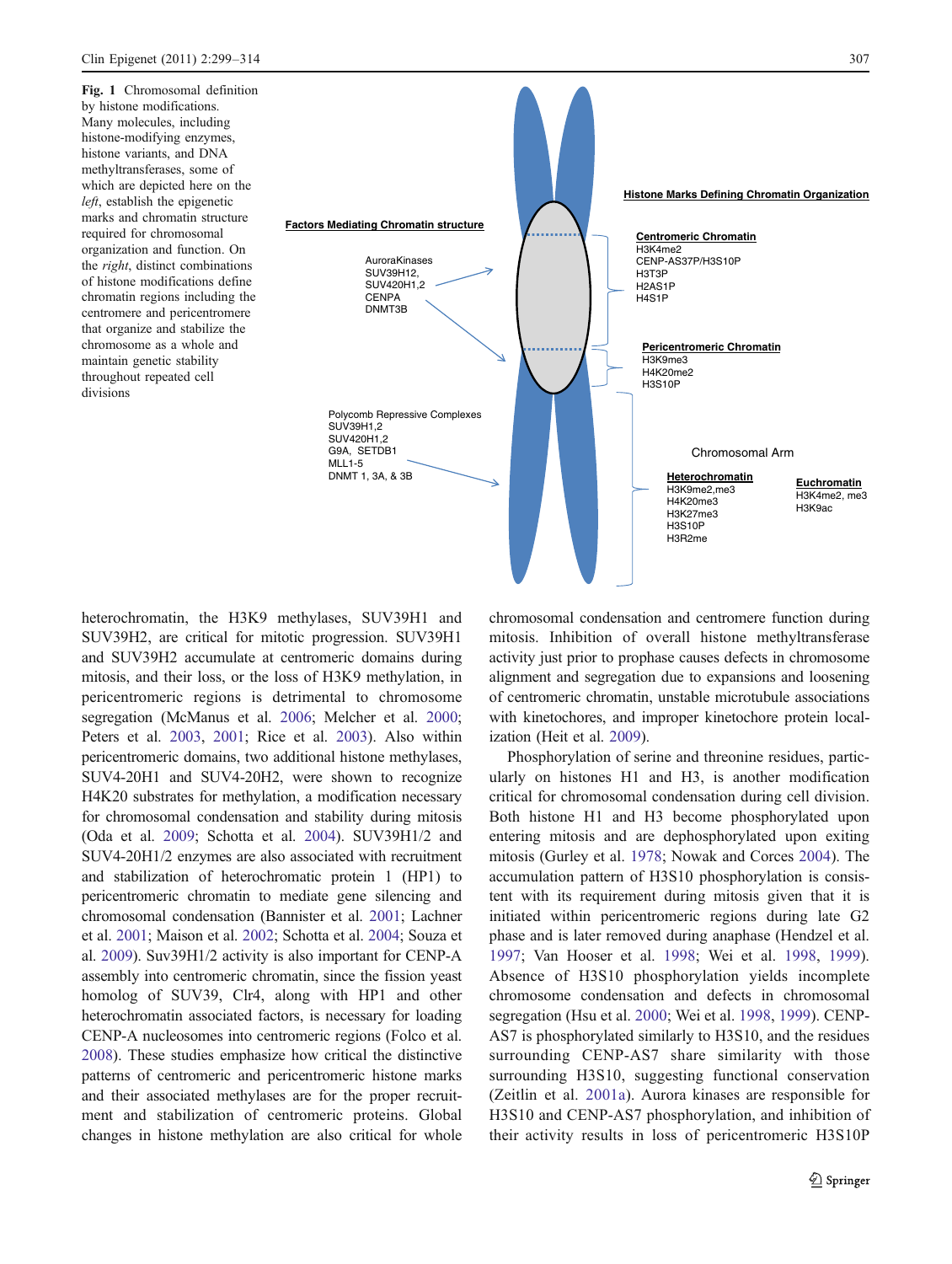(Kunitoku et al. [2003](#page-12-0); Monier et al. [2007\)](#page-13-0). Aurora kinase phosphorylation of H3S10 recruits condensin to centromeric and pericentromeric regions to promote chromosomal condensation and rigidity (Giet and Glover [2001](#page-11-0); Hsu et al. [2000](#page-12-0); Ono et al. [2004;](#page-13-0) Zeitlin et al. [2001b](#page-15-0)). One of the critical factors recruited by H3S10P is HP1α. Binding of the heterochromatic factor HP1 $\alpha$  at centromeric and pericentromeric marks throughout the cell cycle may be affected by the size of the H3S10P expression domain (Monier et al. [2007\)](#page-13-0).

Phosphorylation of H2AS1 and H4S1 is also closely associated with mitosis and is similarly timed with the presence of H3S10P (Xu et al. [2009\)](#page-15-0). Likewise, H3T3 shows patterns of mitosis-specific phosphorylation with particularly strong accumulation in centromeric regions during chromatin condensation (Dai et al. [2006](#page-11-0), [2005](#page-11-0); Eswaran et al. [2009;](#page-11-0) Polioudaki et al. [2004](#page-14-0)). H3T3 phosphorylation is generated by the kinase Haspin in regions devoid of H3K4 methylation, and its deficiency causes reduced sister chromatid cohesion and defects in metaphase chromosomal misalignment (Dai et al. [2006,](#page-11-0) [2005;](#page-11-0) Eswaran et al. [2009](#page-11-0)).

Another important chromatin configuration required for chromosomal condensation is the removal of histone acetylation via the HDACs (David et al. [2003](#page-11-0)). Acetylation is largely a mark of euchromatin and transcriptional permissiveness, and aberrant acetylation during mitosis reduces chromosome condensation and impairs sister chromatid separation (Cimini et al. [2003;](#page-11-0) Jeppesen et al. [1992\)](#page-12-0). Inhibition of HDACs also causes loss of transcriptional repression in centromeric regions, chromosomal segregation defects, and chromosomal loss in fission yeast (Ekwall et al. [1997\)](#page-11-0). Importantly, in fission yeast, the chromosomal condensation and segregation defects caused by HDAC inhibition persist even when HDAC activity is restored, suggesting the presence of an inherited mechanism for replicating mitotic deacetylation activity (Ekwall et al. [1997\)](#page-11-0). In mammalian centromeres, histone deacetylase activity relies upon DNA methylation since DNMT1 is required for maintenance of histone deacetylation in pericentromeric domains (Xin et al. [2004](#page-15-0)).

DNA methylation in centromere function and kinetochore assembly

Centromeric and pericentromeric DNA is heavily methylated at CpG dinucleotides, a status that persists throughout the cell cycle and is important for centromere function (Monier et al. [2007;](#page-13-0) Wong et al. [2006](#page-15-0)). The requirement for this centromere-specific methylation is quite apparent in diseases characterized by chromosomal segregation defects, such as some cancers and ICF syndrome. These diseases, which demonstrate large-scale gain or loss of chromosomes, are often associated with loss of DNA methylation at centromeric and/or pericentromeric loci (Gisselsson et al. [2005](#page-11-0); Hansen et al. [1999;](#page-12-0) Lengauer et al. [1997](#page-13-0); Wong et al. [2001](#page-15-0)). For example, a subset of hepatocellular carcinomas has been defined by particular chromosome 1 rearrangements stemming from a pericentromeric breakpoint, which was highly correlated with hypomethylation of pericentromeric satellite-2 CpG dinucleotides (Wong et al. [2001](#page-15-0)). The requirement for DNA methylation is also apparent in patients with ICF syndrome. ICF syndrome patients exhibit hypomethylation of heterochromatin, particularly of pericentromeric satellite-2 repeats within chromosomes 1, 9, and 16, resulting in decondensation of pericentromeric chromatin (Gisselsson et al. [2005](#page-11-0); Hansen et al. [1999;](#page-12-0) Miniou et al. [1994,](#page-13-0) [1997](#page-13-0)). DNMT3B"s PWWP domain is essential for methylation of these repeats, and significantly, the majority of ICF syndrome patients have mutations in DNMT3B that at least partially disrupt its methylation activity (Chen et al. [2004;](#page-11-0) Hansen et al. [1999;](#page-12-0) Xu et al. [1999](#page-15-0)).

The effects of DNA methylation and DNMT activity in pericentromeric and centromeric heterochromatin formation appear to be mediated through histone-modifying enzymes, heterochromatin factors, and centromeric proteins. Depletion of DNMT1 prevents accumulation of H3S10P foci, perhaps by affecting the subnuclear localization or the binding affinity of Aurora kinases to the centromere (Monier et al. [2007](#page-13-0)). DNMT3B also facilitates centromeric heterochromatin formation and chromosomal condensation through an association with condensin complexes (Geiman et al. [2004](#page-11-0)). DNMT3A and DNMT3B are recruited by H3K9me3-containing nucleosomes and SUV39H1 to pericentromeric domains, where they also interact with the heterochromatin factors HP1 $\beta$  and HP1 $\alpha$  (Fuks et al. [2003;](#page-11-0) Geiman et al. [2004;](#page-11-0) Lehnertz et al. [2003](#page-13-0)).

DNA methylation and centromere function are further linked by the recent finding that DNMT3B interacts with the constitutive centromere protein CENP-C. CENP-C is an essential kinetochore protein that binds centromeric  $\alpha$ satellite DNA and is required for kinetochore assembly during mitosis (Kalitsis et al. [1998;](#page-12-0) Kwon et al. [2007;](#page-12-0) Politi et al. [2002](#page-14-0)). DNMT3B and CENP-C interact and become co-enriched at centromeric foci, reaching peak enrichment during metaphase (Gopalakrishnan et al. [2009](#page-11-0)). Importantly, this co-enrichment requires the mutual activity of both factors, since siRNA knockdown of either DNMT3B or CENP-C reduces the other"s binding to centromeric and pericentromeric regions. This enrichment also facilitates DNMT3B"s enzymatic activity, since CENP-C knockdown resulted in significant reduction in DNA methylation at both centromeric  $\alpha$ -satellite DNA and pericentromeric satellite-2 sequence. Both CENP-C and DNMT3B are required for HP1 $\alpha$  recruitment to centromeric and pericentromeric regions, and their loss affects chromosomal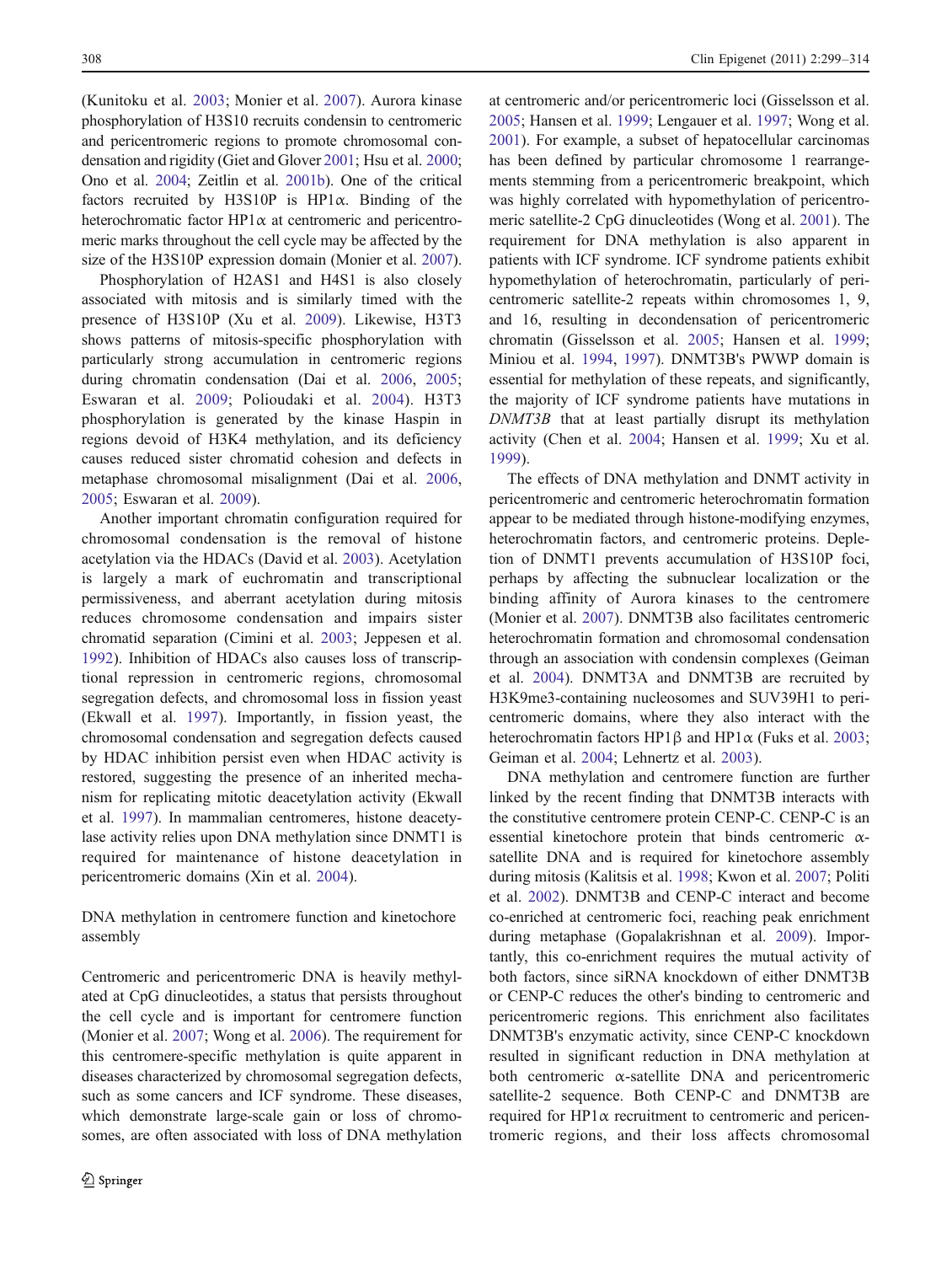<span id="page-10-0"></span>segregation and mitotic progression. Based on these findings, it is possible that loss of centromeric CENP-C and  $HP1\alpha$  recruitment in DNMT3B-deficient ICF patients contributes to the marked centromeric instability that is a hallmark of this disorder (Gopalakrishnan et al. [2009](#page-11-0)).

Importantly, DNA methylation within the centromere is not entirely ubiquitous and unrestrained, but it instead consists of specific non-methylated sites within extensively methylated regions. Non-methylated regions are particularly important for the kinetochore protein CENP-B. CENP-B, which interacts with both CENP-A and CENP-C, binds a specific 17-base pair sequence within  $\alpha$ -satellite DNA and provides an important mechanism for centromere identity (Ando et al. 2002; Masumoto et al. [1989\)](#page-13-0). Loss of CENP-B does not affect kinetochore assembly or function (Choo [2001;](#page-11-0) Hudson et al. [1998;](#page-12-0) Kapoor et al. [1998](#page-12-0); Perez-Castro et al. [1998](#page-14-0)), but it instead functions to effectively limit multi-centromere formation and promote heterochromatin formation via SUV39H1 recruitment and DNA methylation (Okada et al. [2007](#page-13-0)). The centromeric pattern of methylation consisting of unmethylated CENP-B binding sites intermingled with extensively methylated regions is important for these functions since aberrant DNA methylation or 5-azadC treatment disrupts binding of CENP-B to these loci and alters its distribution (Miniou et al. [1997;](#page-13-0) Mitchell et al. [1996;](#page-13-0) Okada et al. [2007;](#page-13-0) Tanaka et al. [2005](#page-14-0)).

Interestingly, centromeric and pericentromeric DNA methylation is distinctive in that its function is not simply to promote widespread transcriptional silencing. Despite the dense DNA methylation in these regions, these genetic loci show signs of transcriptional activity (Lehnertz et al. [2003](#page-13-0)). Analysis of DNA methylation of neocentromeres showed that most CpGs are hypermethylated, except for small domains of hypomethylation corresponding to transcriptionally permissive sites (Wong et al. [2006](#page-15-0)). Furthermore, centromeres on human artificial chromosomes showed loss of function when transcription within the centromere was altered (Nakano et al. [2008](#page-13-0)). Either strong transcriptional repression or broad transcriptional activation caused loss of CENP-A, -B, and -C binding, loss of kinetochore assembly, and chromosomal missegregation (Nakano et al. [2008\)](#page-13-0). Thus, studies using artificial chromosomes and neocentromeres suggest that a delicate balance between transcriptional activity and repression is required to maintain centromere functionality.

## **Conclusions**

In summary, DNA methyltransferases affect chromosomal stability through DNA methylation, chromatin remodeling, and recruitment of heterochromatin specific factors. Genetic loss-of-function experiments involving the DNA methyltransferases have only just begun to elucidate their pervasive effects on genomic stability and the crosstalk between DNA methylation and the histone code. Our understanding of how DNA methylation and the histone code affect each other to differentially establish functional, region-specific chromatin structure is still in its early stages, but it is increasingly evident that these epigenetic marks are critical for genomic stability and disruption of these mechanisms contributes to a growing number of human malignancies.

Acknowledgments Work in the Robertson laboratory is supported by funds from the National Institutes of Health and the Georgia Cancer Coalition. KDR is a Georgia Cancer Coalition Distinguished Cancer Scholar.

Conflict of interest The authors have no conflicts to declare.

#### References

- Ahuja N, Mohan AL, Li Q, Stolker JM, Herman JG, Hamilton SR, Baylin SB, Issa JP (1997) Association between CpG island methylation and microsatellite instability in colorectal cancer. Cancer Res 57:3370–3374
- Allshire RC, Karpen GH (2008) Epigenetic regulation of centromeric chromatin: old dogs, new tricks? Nat Rev Genet 9:923–937
- Amor DJ, Choo KH (2002) Neocentromeres: role in human disease, evolution, and centromere study. Am J Hum Genet 71:695–714
- Ando S, Yang H, Nozaki N, Okazaki T, Yoda K (2002) CENP-A, -B, and -C chromatin complex that contains the I-type alpha-satellite array constitutes the prekinetochore in HeLa cells. Mol Cell Biol 22:2229–2241
- Azuara V, Perry P, Sauer S, Spivakov M, Jorgensen HF, John RM, Gouti M, Casanova M, Warnes G, Merkenschlager M et al (2006) Chromatin signatures of pluripotent cell lines. Nat Cell Biol 8:532–538
- Baida A, López A, Marcos R, Velázquez A (2003) Germline mutations at microsatellite loci in homozygous and heterozygous mutants for mismatch repair and PCNA genes in Drosophila. DNA Repair (Amst) 2:827–833
- Bannister AJ, Zegerman P, Partridge JF, Miska EA, Thomas JO, Allshire RC, Kouzarides T (2001) Selective recognition of methylated lysine 9 on histone H3 by the HP1 chromo domain. Nature 410:120–124
- Bellacosa A, Cicchillitti L, Schepis F, Riccio A, Yeung AT, Matsumoto Y, Golemis EA, Genuardi M, Neri G (1999) MED1, a novel human methyl-CpG-binding endonuclease, interacts with DNA mismatch repair protein MLH1. Proc Natl Acad Sci USA 96:3969–3974
- Bernstein BE, Humphrey EL, Erlich RL, Schneider R, Bouman P, Liu JS, Kouzarides T, Schreiber SL (2002) Methylation of histone H3 Lys 4 in coding regions of active genes. Proc Natl Acad Sci USA 99:8695–8700
- Bernstein BE, Mikkelsen TS, Xie X, Kamal M, Huebert DJ, Cuff J, Fry B, Meissner A, Wernig M, Plath K et al (2006) A bivalent chromatin structure marks key developmental genes in embryonic stem cells. Cell 125:315–326
- Bestor TH (1992) Activation of mammalian DNA methyltransferase by cleavage of a Zn binding regulatory domain. EMBO J 11:2611–2617
- Bird AP (1986) CpG-rich islands and the function of DNA methylation. Nature 321:209–213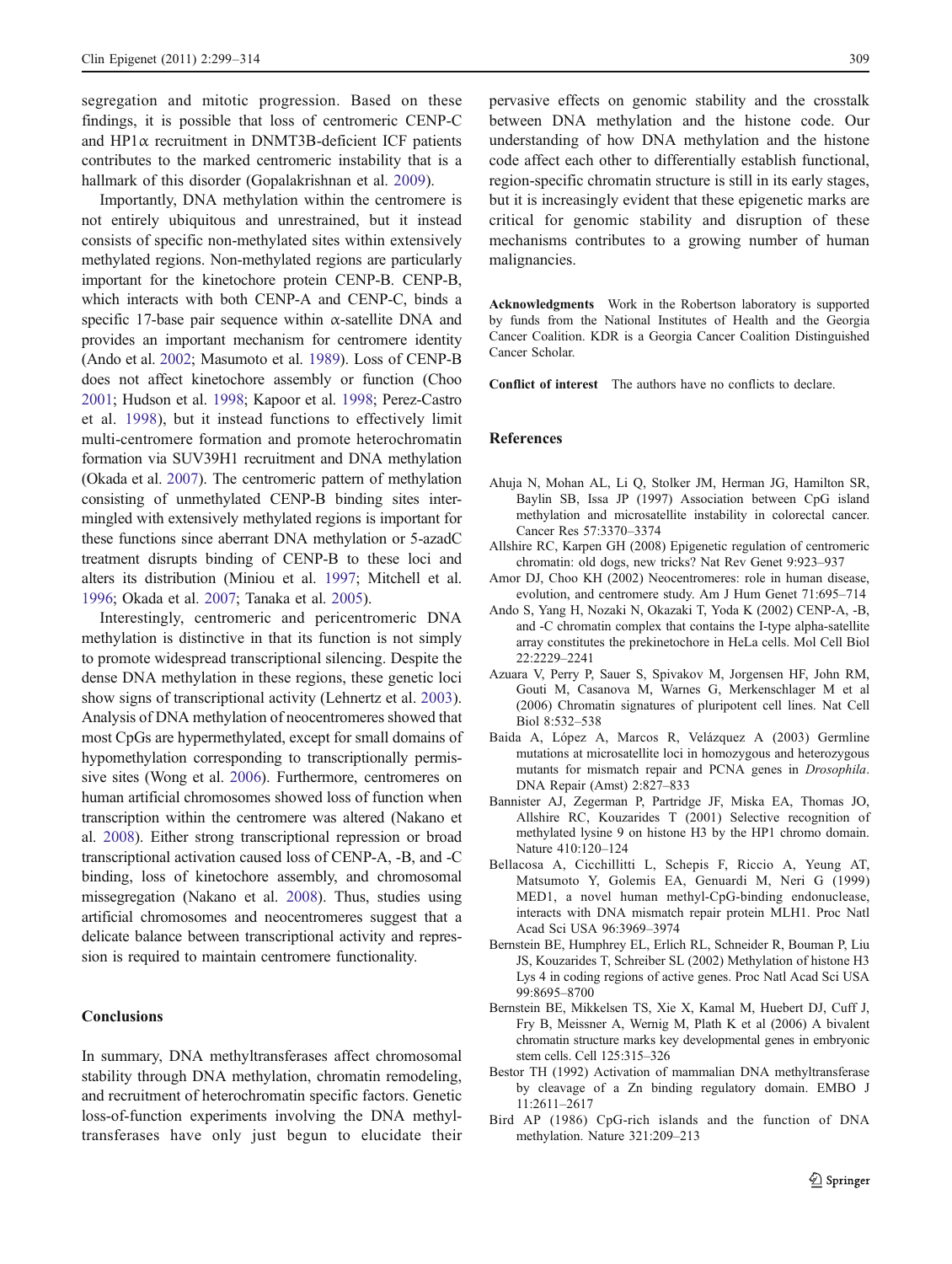- <span id="page-11-0"></span>Bird A (1999) DNA methylation de novo. Science 286:2287–2288
- Blower MD, Sullivan BA, Karpen GH (2002) Conserved organization of centromeric chromatin in flies and humans. Dev Cell 2:319– 330
- Bowen NJ, Palmer MB, Wade PA (2004) Chromosomal regulation by MeCP2: structural and enzymatic considerations. Cell Mol Life Sci 61:2163–2167
- Boyes J, Bird A (1991) DNA methylation inhibits transcription indirectly via a methyl-CpG binding protein. Cell 64:1123–1134
- Brock GJ, Anderson NH, Monckton DG (1999) Cis-acting modifiers of expanded CAG/CTG triplet repeat expandability: associations with flanking GC content and proximity to CpG islands. Hum Mol Genet 8:1061–1067
- Celeste A, Petersen S, Romanienko PJ, Fernandez-Capetillo O, Chen HT, Sedelnikova OA, Reina-San-Martin B, Coppola V, Meffre E, Difilippantonio MJ et al (2002) Genomic instability in mice lacking histone H2AX. Science 296:922–927
- Celeste A, Difilippantonio S, Difilippantonio MJ, Fernandez-Capetillo O, Pilch DR, Sedelnikova OA, Eckhaus M, Ried T, Bonner WM, Nussenzweig A (2003) H2AX haploinsufficiency modifies genomic stability and tumor susceptibility. Cell 114:371–383
- Chedin F, Lieber MR, Hsieh CL (2002) The DNA methyltransferaselike protein DNMT3L stimulates de novo methylation by Dnmt3a. Proc Natl Acad Sci USA 99:16916–16921
- Chen RZ, Pettersson U, Beard C, Jackson-Grusby L, Jaenisch R (1998) DNA hypomethylation leads to elevated mutation rates. Nature 395:89–93
- Chen T, Tsujimoto N, Li E (2004) The PWWP domain of Dnmt3a and Dnmt3b is required for directing DNA methylation to the major satellite repeats at pericentric heterochromatin. Mol Cell Biol 24:9048–9058
- Cho DH, Thienes CP, Mahoney SE, Analau E, Filippova GN, Tapscott SJ (2005) Antisense transcription and heterochromatin at the DM1 CTG repeats are constrained by CTCF. Mol Cell 20:483– 489
- Chodavarapu RK, Feng S, Bernatavichute YV, Chen PY, Stroud H, Yu Y, Hetzel JA, Kuo F, Kim J, Cokus SJ et al (2010) Relationship between nucleosome positioning and DNA methylation. Nature 466:388–392
- Choo KH (2000) Centromerization. Trends Cell Biol 10:182–188
- Choo KH (2001) Domain organization at the centromere and neocentromere. Dev Cell 1:165–177
- Chuang LS, Ian HI, Koh TW, Ng HH, Xu G, Li BF (1997) Human DNA-(cytosine-5) methyltransferase-PCNA complex as a target for p21WAF1. Science 277:1996–2000
- Cimini D, Mattiuzzo M, Torosantucci L, Degrassi F (2003) Histone hyperacetylation in mitosis prevents sister chromatid separation and produces chromosome segregation defects. Mol Biol Cell 14:3821–3833
- Colot V, Rossignol JL (1999) Eukaryotic DNA methylation as an evolutionary device. Bioessays 21:402–411
- Dai J, Sultan S, Taylor SS, Higgins JM (2005) The kinase haspin is required for mitotic histone H3 Thr 3 phosphorylation and normal metaphase chromosome alignment. Genes Dev 19:472– 488
- Dai J, Sullivan BA, Higgins JM (2006) Regulation of mitotic chromosome cohesion by Haspin and Aurora B. Dev Cell 11:741–750
- David G, Turner GM, Yao Y, Protopopov A, DePinho RA (2003) mSin3-associated protein, mSds3, is essential for pericentric heterochromatin formation and chromosome segregation in mammalian cells. Genes Dev 17:2396–2405
- Dominguez-Bendala J, McWhir J (2004) Enhanced gene targeting frequency in ES cells with low genomic methylation levels. Transgenic Res 13:69–74
- Easwaran HP, Schermelleh L, Leonhardt H, Cardoso MC (2004) Replication-independent chromatin loading of Dnmt1 during G2 and M phases. EMBO Rep 5:1181–1186
- Eden A, Gaudet F, Waghmare A, Jaenisch R (2003) Chromosomal instability and tumors promoted by DNA hypomethylation. Science 300:455
- Ekwall K, Olsson T, Turner BM, Cranston G, Allshire RC (1997) Transient inhibition of histone deacetylation alters the structural and functional imprint at fission yeast centromeres. Cell 91:1021–1032
- Eswaran J, Patnaik D, Filippakopoulos P, Wang F, Stein RL, Murray JW, Higgins JM, Knapp S (2009) Structure and functional characterization of the atypical human kinase haspin. Proc Natl Acad Sci USA 106:20198–20203
- Filippova GN, Thienes CP, Penn BH, Cho DH, Hu YJ, Moore JM, Klesert TR, Lobanenkov VV, Tapscott SJ (2001) CTCF-binding sites flank CTG/CAG repeats and form a methylation-sensitive insulator at the DM1 locus. Nat Genet 28:335–343
- Folco HD, Pidoux AL, Urano T, Allshire RC (2008) Heterochromatin and RNAi are required to establish CENP-A chromatin at centromeres. Science 319:94–97
- Fuks F, Burgers WA, Brehm A, Hughes-Davies L, Kouzarides T (2000) DNA methyltransferase Dnmt1 associates with histone deacetylase activity. Nat Genet 24:88–91
- Fuks F, Hurd PJ, Deplus R, Kouzarides T (2003) The DNA methyltransferases associate with HP1 and the SUV39H1 histone methyltransferase. Nucleic Acids Res 31:2305–2312
- Gardiner-Garden M, Frommer M (1987) CpG islands in vertebrate genomes. J Mol Biol 196:261–282
- Gatchel JR, Zoghbi HY (2005) Diseases of unstable repeat expansion: mechanisms and common principles. Nat Rev Genet 6:743–755
- Gaudet F, Hodgson JG, Eden A, Jackson-Grusby L, Dausman J, Gray JW, Leonhardt H, Jaenisch R (2003) Induction of tumors in mice by genomic hypomethylation. Science 300:489–492
- Geiman TM, Sankpal UT, Robertson AK, Chen Y, Mazumdar M, Heale JT, Schmiesing JA, Kim W, Yokomori K, Zhao Y et al (2004) Isolation and characterization of a novel DNA methyltransferase complex linking DNMT3B with components of the mitotic chromosome condensation machinery. Nucleic Acids Res 32:2716–2729
- Giet R, Glover DM (2001) Drosophila aurora B kinase is required for histone H3 phosphorylation and condensin recruitment during chromosome condensation and to organize the central spindle during cytokinesis. J Cell Biol 152:669–682
- Gisselsson D, Shao C, Tuck-Muller CM, Sogorovic S, Palsson E, Smeets D, Ehrlich M (2005) Interphase chromosomal abnormalities and mitotic missegregation of hypomethylated sequences in ICF syndrome cells. Chromosoma 114:118–126
- Gopalakrishnan S, Van Emburgh BO, Robertson KD (2008) DNA methylation in development and human disease. Mutat Res, Fundam Mol Mech Mutagen 647:30–38
- Gopalakrishnan S, Sullivan BA, Trazzi S, Della Valle G, Robertson KD (2009) DNMT3B interacts with constitutive centromere protein CENP-C to modulate DNA methylation and the histone code at centromeric regions. Hum Mol Genet 18:3178–3193
- Gorbunova V, Seluanov A, Mittelman D, Wilson JH (2004) Genomewide demethylation destabilizes CTG.CAG trinucleotide repeats in mammalian cells. Hum Mol Genet 13:2979–2989
- Greaves IK, Rangasamy D, Ridgway P, Tremethick DJ (2007) H2A.Z contributes to the unique 3D structure of the centromere. Proc Natl Acad Sci USA 104:525–530
- Groth A, Rocha W, Verreault A, Almouzni G (2007) Chromatin challenges during DNA replication and repair. Cell 128:721–733
- Guo G, Wang W, Bradley A (2004) Mismatch repair genes identified using genetic screens in Blm-deficient embryonic stem cells. Nature 429:891–895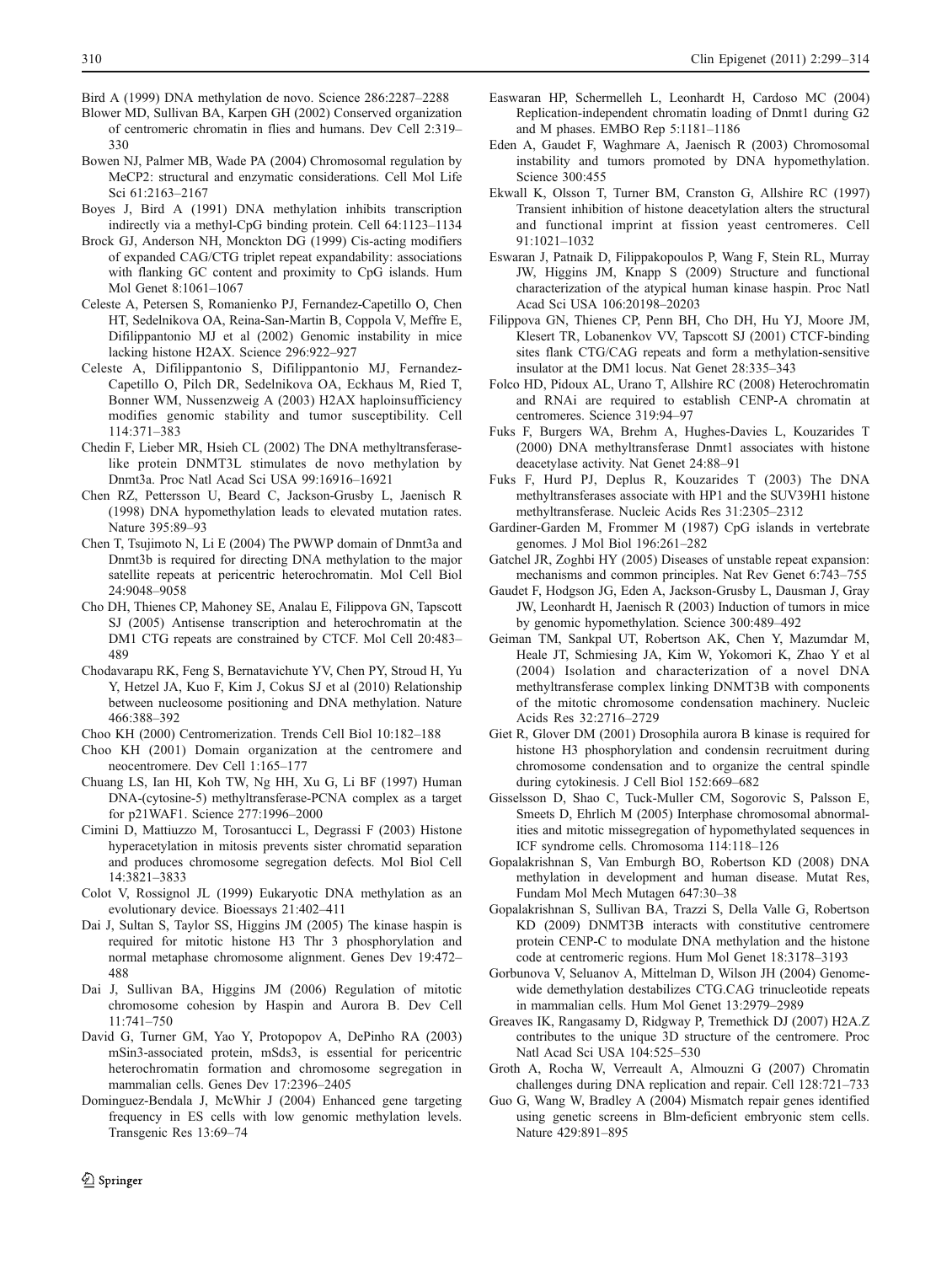- <span id="page-12-0"></span>Gurley LR, D"Anna JA, Barham SS, Deaven LL, Tobey RA (1978) Histone phosphorylation and chromatin structure during mitosis in Chinese hamster cells. Eur J Biochem 84:1–15
- Hansen RS, Wijmenga C, Luo P, Stanek AM, Canfield TK, Weemaes CM, Gartler SM (1999) The DNMT3B DNA methyltransferase gene is mutated in the ICF immunodeficiency syndrome. Proc Natl Acad Sci USA 96:14412–14417
- Hansen KH, Bracken AP, Pasini D, Dietrich N, Gehani SS, Monrad A, Rappsilber J, Lerdrup M, Helin K (2008) A model for transmission of the H3K27me3 epigenetic mark. Nat Cell Biol 10:1291–1300
- Hare JT, Taylor JH (1985) One role for DNA methylation in vertebrate cells is strand discrimination in mismatch repair. Proc Natl Acad Sci USA 82:7350–7354
- Hata K, Okano M, Lei H, Li E (2002) Dnmt3L cooperates with the Dnmt3 family of de novo DNA methyltransferases to establish maternal imprints in mice. Development 129:1983–1993
- Heintzman ND, Stuart RK, Hon G, Fu Y, Ching CW, Hawkins RD, Barrera LO, Van Calcar S, Qu C, Ching KA et al (2007) Distinct and predictive chromatin signatures of transcriptional promoters and enhancers in the human genome. Nat Genet 39:311–318
- Heit R, Rattner JB, Chan GK, Hendzel MJ (2009) G2 histone methylation is required for the proper segregation of chromosomes. J Cell Sci 122:2957–2968
- Hendrich B, Bird A (1998) Identification and characterization of a family of mammalian methyl-CpG binding proteins. Mol Cell Biol 18:6538–6547
- Hendrich B, Hardeland U, Ng HH, Jiricny J, Bird A (1999) The thymine glycosylase MBD4 can bind to the product of deamination at methylated CpG sites. Nature 401:301–304
- Hendzel MJ, Wei Y, Mancini MA, Van Hooser A, Ranalli T, Brinkley BR, Bazett-Jones DP, Allis CD (1997) Mitosis-specific phosphorylation of histone H3 initiates primarily within pericentromeric heterochromatin during G2 and spreads in an ordered fashion coincident with mitotic chromosome condensation. Chromosoma 106:348–360
- Henikoff S, Ahmad K, Malik HS (2001) The centromere paradox: stable inheritance with rapidly evolving DNA. Science 293:1098–1102
- Hsu JY, Sun ZW, Li X, Reuben M, Tatchell K, Bishop DK, Grushcow JM, Brame CJ, Caldwell JA, Hunt DF et al (2000) Mitotic phosphorylation of histone H3 is governed by Ipl1/aurora kinase and Glc7/PP1 phosphatase in budding yeast and nematodes. Cell 102:279–291
- Hu J-L, Zhou BO, Zhang R-R, Zhang K-L, Zhou J-Q, Xu G-L (2009) The N-terminus of histone H3 is required for de novo DNA methylation in chromatin. Proc Natl Acad Sci USA 106:22187– 22192
- Hudson DF, Fowler KJ, Earle E, Saffery R, Kalitsis P, Trowell H, Hill J, Wreford NG, de Kretser DM, Cancilla MR et al (1998) Centromere protein B null mice are mitotically and meiotically normal but have lower body and testis weights. J Cell Biol 141:309–319
- Ikeda H, Matsumoto T (1979) Transcription promotes recAindependent recombination mediated by DNA-dependent RNA polymerase in Escherichia coli. Proc Natl Acad Sci USA 76:4571–4575
- Issa JP (2004) CpG island methylator phenotype in cancer. Nat Rev Cancer 4:988–993
- Jaco I, Canela A, Vera E, Blasco MA (2008) Centromere mitotic recombination in mammalian cells. J Cell Biol 181:885–892
- Jaenisch R, Bird A (2003) Epigenetic regulation of gene expression: how the genome integrates intrinsic and environmental signals. Nat Genet 33(Suppl):245–254
- Jenuwein T, Allis CD (2001) Translating the histone code. Science 293:1074–1080
- Jeppesen P, Mitchell A, Turner B, Perry P (1992) Antibodies to defined histone epitopes reveal variations in chromatin conformation and underacetylation of centric heterochromatin in human metaphase chromosomes. Chromosoma 101:322–332
- Jia D, Jurkowska RZ, Zhang X, Jeltsch A, Cheng X (2007) Structure of Dnmt3a bound to Dnmt3L suggests a model for de novo DNA methylation. Nature 449:248–251
- Jin B, Tao Q, Peng J, Soo HM, Wu W, Ying J, Fields CR, Delmas AL, Liu X, Qiu J et al (2008) DNA methyltransferase 3B (DNMT3B) mutations in ICF syndrome lead to altered epigenetic modifications and aberrant expression of genes regulating development, neurogenesis and immune function. Hum Mol Genet 17:690–709
- Jung J, Bonini N (2007) CREB-binding protein modulates repeat instability in a Drosophila model for polyQ disease. Science 315:1857–1859
- Kalitsis P, Fowler KJ, Earle E, Hill J, Choo KH (1998) Targeted disruption of mouse centromere protein C gene leads to mitotic disarray and early embryo death. Proc Natl Acad Sci USA 95:1136–1141
- Kane MF, Loda M, Gaida GM, Lipman J, Mishra R, Goldman H, Jessup JM, Kolodner R (1997) Methylation of the hMLH1 promoter correlates with lack of expression of hMLH1 in sporadic colon tumors and mismatch repair-defective human tumor cell lines. Cancer Res 57:808–811
- Kapoor M, de Oca M, Luna R, Liu G, Lozano G, Cummings C, Mancini M, Ouspenski I, Brinkley BR, May GS (1998) The cenpB gene is not essential in mice. Chromosoma 107:570–576
- Karpen GH, Allshire RC (1997) The case for epigenetic effects on centromere identity and function. Trends Genet 13:489–496
- Karpf AR, Matsui S (2005) Genetic disruption of cytosine DNA methyltransferase enzymes induces chromosomal instability in human cancer cells. Cancer Res 65:8635–8639
- Kim M, Trinh BN, Long TI, Oghamian S, Laird PW (2004) Dnmt1 deficiency leads to enhanced microsatellite instability in mouse embryonic stem cells. Nucleic Acids Res 32:5742–5749
- Kirmizis A, Santos-Rosa H, Penkett CJ, Singer MA, Vermeulen M, Mann M, Bahler J, Green RD, Kouzarides T (2007) Arginine methylation at histone H3R2 controls deposition of H3K4 trimethylation. Nature 449:928–932
- Klesert TR, Otten AD, Bird TD, Tapscott SJ (1997) Trinucleotide repeat expansion at the myotonic dystrophy locus reduces expression of DMAHP. Nat Genet 16:402–406
- Klesert TR, Cho DH, Clark JI, Maylie J, Adelman J, Snider L, Yuen EC, Soriano P, Tapscott SJ (2000) Mice deficient in Six5 develop cataracts: implications for myotonic dystrophy. Nat Genet 25:105–109
- Kouzarides T (2007) Chromatin modifications and their function. Cell 128:693–705
- Ku M, Koche RP, Rheinbay E, Mendenhall EM, Endoh M, Mikkelsen TS, Presser A, Nusbaum C, Xie X, Chi AS et al (2008) Genomewide analysis of PRC1 and PRC2 occupancy identifies two classes of bivalent domains. PLoS Genet 4:e1000242
- Kunitoku N, Sasayama T, Marumoto T, Zhang D, Honda S, Kobayashi O, Hatakeyama K, Ushio Y, Saya H, Hirota T (2003) CENP-A phosphorylation by Aurora-A in prophase is required for enrichment of Aurora-B at inner centromeres and for kinetochore function. Dev Cell 5:853–864
- Kwon MS, Hori T, Okada M, Fukagawa T (2007) CENP-C is involved in chromosome segregation, mitotic checkpoint function, and kinetochore assembly. Mol Biol Cell 18:2155–2168
- Lachner M, O"Carroll D, Rea S, Mechtler K, Jenuwein T (2001) Methylation of histone H3 lysine 9 creates a binding site for HP1 proteins. Nature 410:116–120
- Laghi L, Bianchi P, Malesci A (2008) Differences and evolution of the methods for the assessment of microsatellite instability. Oncogene 27:6313–6321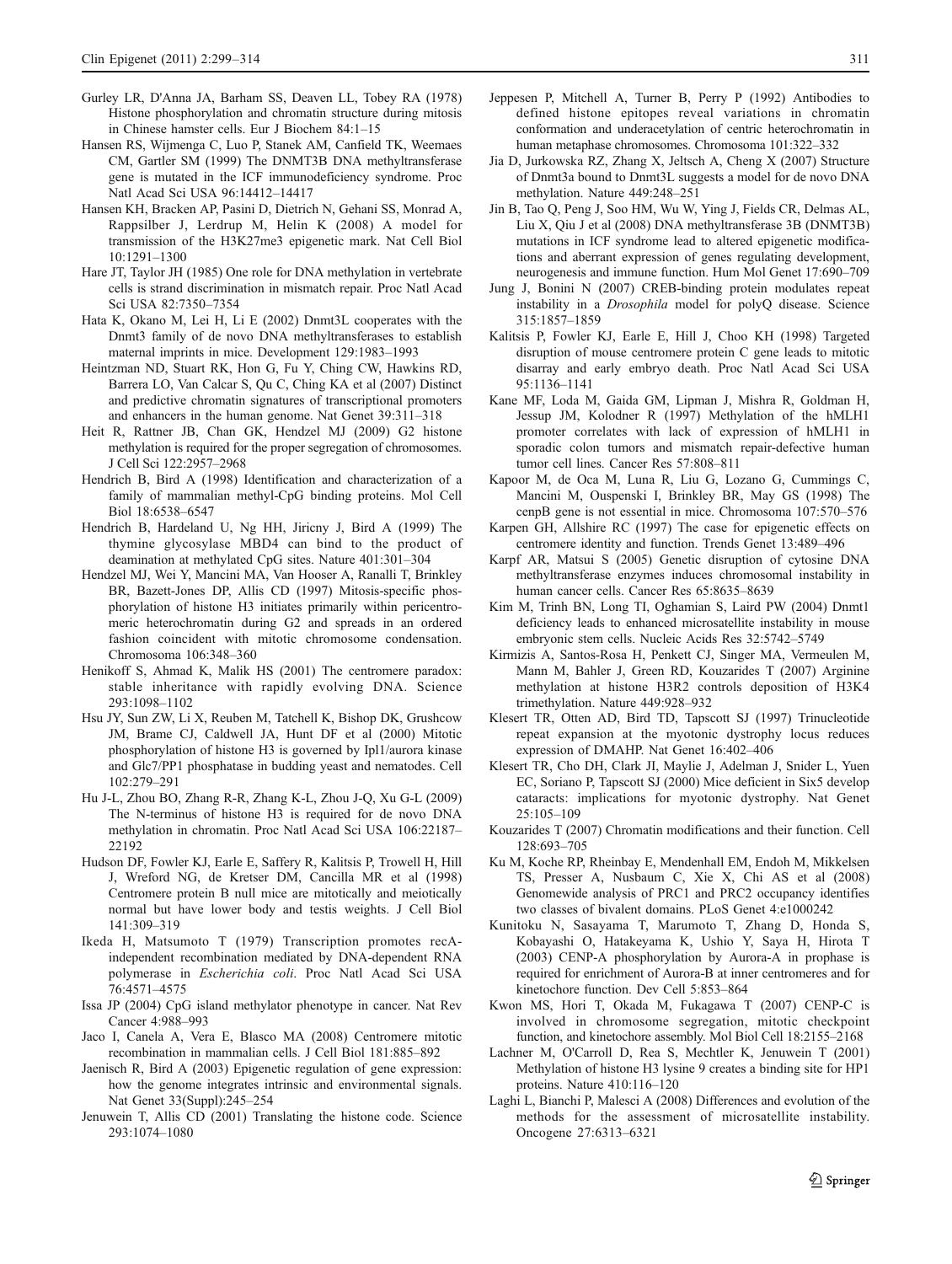- <span id="page-13-0"></span>Lam AL, Boivin CD, Bonney CF, Rudd MK, Sullivan BA (2006) Human centromeric chromatin is a dynamic chromosomal domain that can spread over noncentromeric DNA. Proc Natl Acad Sci USA 103:4186–4191
- Lehnertz B, Ueda Y, Derijck AA, Braunschweig U, Perez-Burgos L, Kubicek S, Chen T, Li E, Jenuwein T, Peters AH (2003) Suv39hmediated histone H3 lysine 9 methylation directs DNA methylation to major satellite repeats at pericentric heterochromatin. Curr Biol 13:1192–1200
- Lengauer C, Kinzler KW, Vogelstein B (1997) Genetic instability in colorectal cancers. Nature 386:623–627
- Leonhardt H, Page AW, Weier HU, Bestor TH (1992) A targeting sequence directs DNA methyltransferase to sites of DNA replication in mammalian nuclei. Cell 71:865–873
- Lewis JD, Meehan RR, Henzel WJ, Maurer-Fogy I, Jeppesen P, Klein F, Bird A (1992) Purification, sequence, and cellular localization of a novel chromosomal protein that binds to methylated DNA. Cell 69:905–914
- Li E (2002) Chromatin modification and epigenetic reprogramming in mammalian development. Nat Rev Genet 3:662–673
- Liang G, Chan MF, Tomigahara Y, Tsai YC, Gonzales FA, Li E, Laird PW, Jones PA (2002) Cooperativity between DNA methyltransferases in the maintenance methylation of repetitive elements. Mol Cell Biol 22:480–491
- Liang G, Lin JCY, Wei V, Yoo C, Cheng JC, Nguyen CT, Weisenberger DJ, Egger G, Takai D, Gonzales FA et al (2004) Distinct localization of histone H3 acetylation and H3-K4 methylation to the transcription start sites in the human genome. Proc Natl Acad Sci USA 101:7357–7362
- Lin Y, Wilson JH (2007) Transcription-induced CAG repeat contraction in human cells is mediated in part by transcription-coupled nucleotide excision repair. Mol Cell Biol 27:6209–6217
- Lin Y, Dion V, Wilson JH (2006) Transcription promotes contraction of CAG repeat tracts in human cells. Nat Struct Mol Biol 13:179–180
- Maison C, Bailly D, Peters AH, Quivy JP, Roche D, Taddei A, Lachner M, Jenuwein T, Almouzni G (2002) Higher-order structure in pericentric heterochromatin involves a distinct pattern of histone modification and an RNA component. Nat Genet 30:329–334
- Maloisel L, Rossignol JL (1998) Suppression of crossing-over by DNA methylation in Ascobolus. Genes Dev 12:1381–1389
- Margot J, Ehrenhofer-Murray A, Leonhardt H (2003) Interactions within the mammalian DNA methyltransferase family. BMC Mol Biol  $4.7$
- Masumoto H, Masukata H, Muro Y, Nozaki N, Okazaki T (1989) A human centromere antigen (CENP-B) interacts with a short specific sequence in alphoid DNA, a human centromeric satellite. J Cell Biol 109:1963–1973
- Mayer W, Niveleau A, Walter J, Fundele R, Haaf T (2000) Demethylation of the zygotic paternal genome. Nature 403:501–502
- McBurney MW, Lau S, Jardine K, Yang X, Davies B (2001) Reexpression of a cluster of silenced transgenes is associated with their rearrangement. Genes Chromosom Cancer 32:311–323
- McManus KJ, Biron VL, Heit R, Underhill DA, Hendzel MJ (2006) Dynamic changes in histone H3 lysine 9 methylations: identification of a mitosis-specific function for dynamic methylation in chromosome congression and segregation. J Biol Chem 281:8888–8897
- Meehan RR, Lewis JD, McKay S, Kleiner EL, Bird AP (1989) Identification of a mammalian protein that binds specifically to DNA containing methylated CpGs. Cell 58:499–507
- Melcher M, Schmid M, Aagaard L, Selenko P, Laible G, Jenuwein T (2000) Structure-function analysis of SUV39H1 reveals a dominant role in heterochromatin organization, chromosome

 $\textcircled{2}$  Springer

segregation, and mitotic progression. Mol Cell Biol 20:3728– 3741

- Miller OJ, Schnedl W, Allen J, Erlanger BF (1974) 5-Methylcytosine localised in mammalian constitutive heterochromatin. Nature 251:636–637
- Miniou P, Jeanpierre M, Blanquet V, Sibella V, Bonneau D, Herbelin C, Fischer A, Niveleau A, Viegas-Pequignot E (1994) Abnormal methylation pattern in constitutive and facultative (X inactive chromosome) heterochromatin of ICF patients. Hum Mol Genet 3:2093–2102
- Miniou P, Jeanpierre M, Bourc"his D, Coutinho Barbosa AC, Blanquet V, Viegas-Pequignot E (1997) Alpha-satellite DNA methylation in normal individuals and in ICF patients: heterogeneous methylation of constitutive heterochromatin in adult and fetal tissues. Hum Genet 99:738–745
- Mirkin SM (2007) Expandable DNA repeats and human disease. Nature 447:932–940
- Mitchell AR, Jeppesen P, Nicol L, Morrison H, Kipling D (1996) Epigenetic control of mammalian centromere protein binding: does DNA methylation have a role? J Cell Sci 109(Pt 9):2199– 2206
- Monier K, Mouradian S, Sullivan KF (2007) DNA methylation promotes Aurora-B-driven phosphorylation of histone H3 in chromosomal subdomains. J Cell Sci 120:101–114
- Mortusewicz O, Schermelleh L, Walter J, Cardoso MC, Leonhardt H (2005) Recruitment of DNA methyltransferase I to DNA repair sites. Proc Natl Acad Sci USA 102:8905–8909
- Nakano M, Cardinale S, Noskov VN, Gassmann R, Vagnarelli P, Kandels-Lewis S, Larionov V, Earnshaw WC, Masumoto H (2008) Inactivation of a human kinetochore by specific targeting of chromatin modifiers. Dev Cell 14:507–522
- Nan X, Campoy FJ, Bird A (1997) MeCP2 is a transcriptional repressor with abundant binding sites in genomic chromatin. Cell 88:471–481
- Nichol Edamura K, Leonard MR, Pearson CE (2005) Role of replication and CpG methylation in fragile X syndrome CGG deletions in primate cells. Am J Hum Genet 76:302–311
- Nichol K, Pearson CE (2002) CpG methylation modifies the genetic stability of cloned repeat sequences. Genome Res 12:1246–1256
- Nichols AF, Sancar A (1992) Purification of PCNA as a nucleotide excision repair protein. Nucleic Acids Res 20:2441–2446
- Nosho K, Shima K, Irahara N, Kure S, Firestein R, Baba Y, Toyoda S, Chen L, Hazra A, Giovannucci EL et al (2009) SIRT1 histone deacetylase expression is associated with microsatellite instability and CpG island methylator phenotype in colorectal cancer. Mod Pathol 22:922–932
- Nowak SJ, Corces VG (2004) Phosphorylation of histone H3: a balancing act between chromosome condensation and transcriptional activation. Trends Genet 20:214–220
- Oda H, Okamoto I, Murphy N, Chu J, Price SM, Shen MM, Torres-Padilla ME, Heard E, Reinberg D (2009) Monomethylation of histone H4 lysine 20 is involved in chromosome structure and stability and is essential for mouse development. Mol Cell Biol 29:2278–2295
- Okada T, Ohzeki J, Nakano M, Yoda K, Brinkley WR, Larionov V, Masumoto H (2007) CENP-B controls centromere formation depending on the chromatin context. Cell 131:1287–1300
- Okano M, Bell DW, Haber DA, Li E (1999) DNA methyltransferases Dnmt3a and Dnmt3b are essential for de novo methylation and mammalian development. Cell 99:247–257
- Ono T, Fang Y, Spector DL, Hirano T (2004) Spatial and temporal regulation of Condensins I and II in mitotic chromosome assembly in human cells. Mol Biol Cell 15:3296–3308
- Ooi SK, Qiu C, Bernstein E, Li K, Jia D, Yang Z, Erdjument-Bromage H, Tempst P, Lin SP, Allis CD et al (2007) DNMT3L connects unmethylated lysine 4 of histone H3 to de novo methylation of DNA. Nature 448:714–717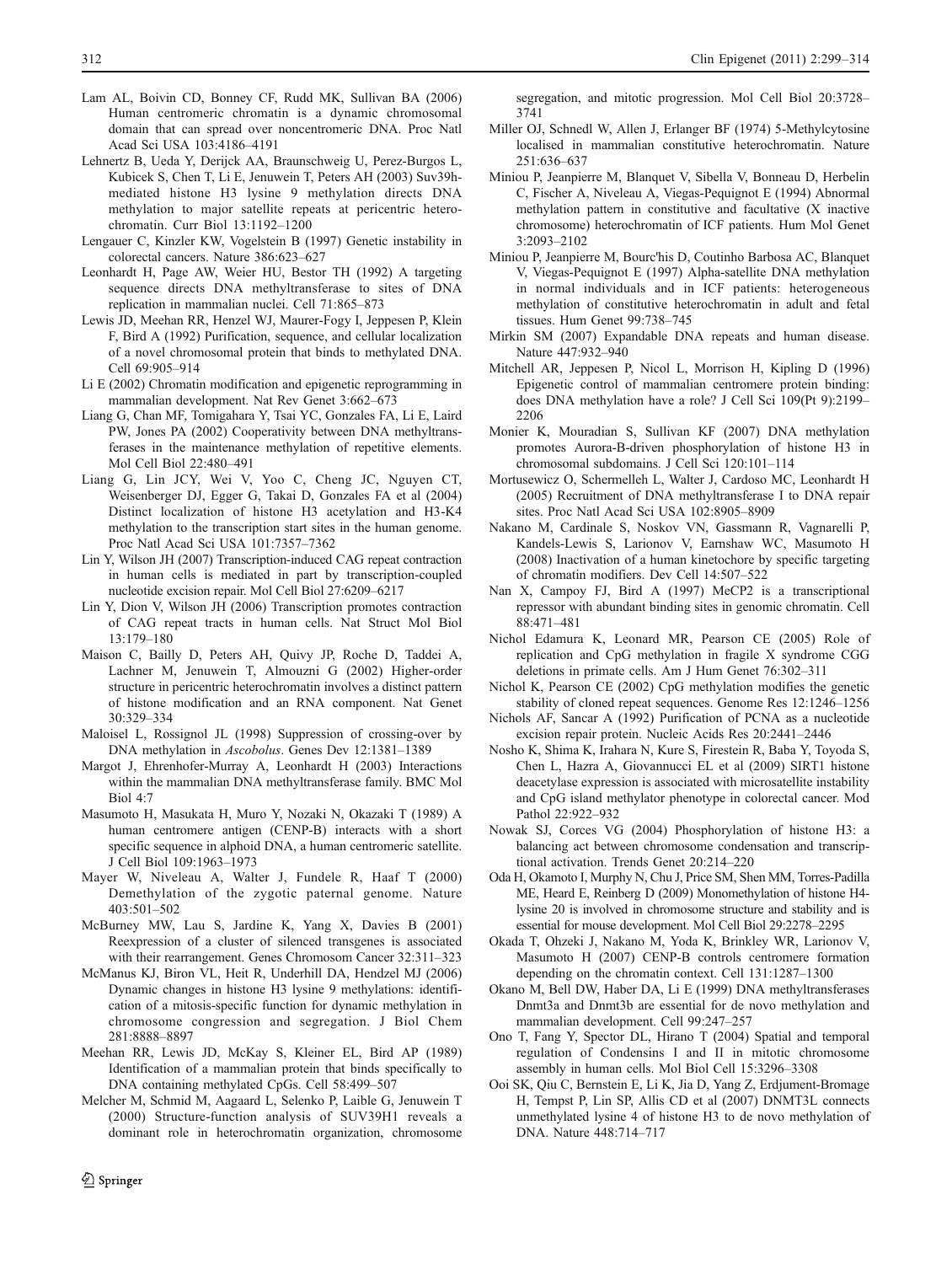- <span id="page-14-0"></span>Ooi SK, O"Donnell AH, Bestor TH (2009) Mammalian cytosine methylation at a glance. J Cell Sci 122:2787–2791
- Oswald J, Engemann S, Lane N, Mayer W, Olek A, Fundele R, Dean W, Reik W, Walter J (2000) Active demethylation of the paternal genome in the mouse zygote. Curr Biol 10:475–478
- Otten AD, Tapscott SJ (1995) Triplet repeat expansion in myotonic dystrophy alters the adjacent chromatin structure. Proc Natl Acad Sci USA 92:5465–5469
- Palii SS, Van Emburgh BO, Sankpal UT, Brown KD, Robertson KD (2008) DNA methylation inhibitor 5-Aza-2′-deoxycytidine induces reversible genome-wide DNA damage that is distinctly influenced by DNA methyltransferases 1 and 3B. Mol Cell Biol 28:752–771
- Palmer DK, O"Day K, Wener MH, Andrews BS, Margolis RL (1987) A 17-kD centromere protein (CENP-A) copurifies with nucleosome core particles and with histones. J Cell Biol 104:805–815
- Palmer DK, O"Day K, Trong HL, Charbonneau H, Margolis RL (1991) Purification of the centromere-specific protein CENP-A and demonstration that it is a distinctive histone. Proc Natl Acad Sci USA 88:3734–3738
- Pearson CE (2003) Slipping while sleeping? Trinucleotide repeat expansions in germ cells. Trends Mol Med 9:490–495
- Pearson CE, Nichol Edamura K, Cleary JD (2005) Repeat instability: mechanisms of dynamic mutations. Nat Rev Genet 6:729–742
- Perez-Castro AV, Shamanski FL, Meneses JJ, Lovato TL, Vogel KG, Moyzis RK, Pedersen R (1998) Centromeric protein B null mice are viable with no apparent abnormalities. Dev Biol 201:135–143
- Peters AH, O"Carroll D, Scherthan H, Mechtler K, Sauer S, Schofer C, Weipoltshammer K, Pagani M, Lachner M, Kohlmaier A et al (2001) Loss of the Suv39h histone methyltransferases impairs mammalian heterochromatin and genome stability. Cell 107:323– 337
- Peters AH, Kubicek S, Mechtler K, O"Sullivan RJ, Derijck AA, Perez-Burgos L, Kohlmaier A, Opravil S, Tachibana M, Shinkai Y et al (2003) Partitioning and plasticity of repressive histone methylation states in mammalian chromatin. Mol Cell 12:1577–1589
- Polioudaki H, Markaki Y, Kourmouli N, Dialynas G, Theodoropoulos PA, Singh PB, Georgatos SD (2004) Mitotic phosphorylation of histone H3 at threonine 3. FEBS Lett 560:39–44
- Politi V, Perini G, Trazzi S, Pliss A, Raska I, Earnshaw WC, Della Valle G (2002) CENP-C binds the alpha-satellite DNA in vivo at specific centromere domains. J Cell Sci 115:2317–2327
- Reik W, Dean W, Walter J (2001) Epigenetic reprogramming in mammalian development. Science 293:1089–1093
- Rice JC, Briggs SD, Ueberheide B, Barber CM, Shabanowitz J, Hunt DF, Shinkai Y, Allis CD (2003) Histone methyltransferases direct different degrees of methylation to define distinct chromatin domains. Mol Cell 12:1591–1598
- Rizwana R, Hahn PJ (1999) CpG methylation reduces genomic instability. J Cell Sci 112(Pt 24):4513–4519
- Robertson KD, Wolffe AP (2000) DNA methylation in health and disease. Nat Rev Genet 1:11–19
- Robertson KD, Ait-Si-Ali S, Yokochi T, Wade PA, Jones PL, Wolffe AP (2000) DNMT1 forms a complex with Rb, E2F1 and HDAC1 and represses transcription from E2F-responsive promoters. Nat Genet 25:338–342
- Rogakou EP, Pilch DR, Orr AH, Ivanova VS, Bonner WM (1998) DNA double-stranded breaks induce histone H2AX phosphorylation on serine 139. J Biol Chem 273:5858–5868
- Rogakou EP, Nieves-Neira W, Boon C, Pommier Y, Bonner WM (2000) Initiation of DNA fragmentation during apoptosis induces phosphorylation of H2AX histone at serine 139. J Biol Chem 275:9390–9395
- Rountree MR, Bachman KE, Baylin SB (2000) DNMT1 binds HDAC2 and a new co-repressor, DMAP1, to form a complex at replication foci. Nat Genet 25:269–277
- Ruzov A, Shorning B, Mortusewicz O, Dunican DS, Leonhardt H, Meehan RR (2009) MBD4 and MLH1 are required for apoptotic induction in xDNMT1-depleted embryos. Development 136:2277–2286
- Santos-Rosa H, Schneider R, Bannister AJ, Sherriff J, Bernstein BE, Emre NC, Schreiber SL, Mellor J, Kouzarides T (2002) Active genes are tri-methylated at K4 of histone H3. Nature 419:407– 411
- Schermelleh L, Haemmer A, Spada F, Rosing N, Meilinger D, Rothbauer U, Cardoso MC, Leonhardt H (2007) Dynamics of Dnmt1 interaction with the replication machinery and its role in postreplicative maintenance of DNA methylation. Nucleic Acids Res 35:4301–4312
- Schneider R, Bannister AJ, Myers FA, Thorne AW, Crane-Robinson C, Kouzarides T (2004) Histone H3 lysine 4 methylation patterns in higher eukaryotic genes. Nat Cell Biol 6:73–77
- Schotta G, Lachner M, Sarma K, Ebert A, Sengupta R, Reuter G, Reinberg D, Jenuwein T (2004) A silencing pathway to induce H3-K9 and H4-K20 trimethylation at constitutive heterochromatin. Genes Dev 18:1251–1262
- Shimada M, Niida H, Zineldeen DH, Tagami H, Tanaka M, Saito H, Nakanishi M (2008) Chk1 is a histone H3 threonine 11 kinase that regulates DNA damage-induced transcriptional repression. Cell 132:221–232
- Slotkin RK, Martienssen R (2007) Transposable elements and the epigenetic regulation of the genome. Nat Rev Genet 8:272–285
- Smits VA, Reaper PM, Jackson SP (2006) Rapid PIKK-dependent release of Chk1 from chromatin promotes the DNA-damage checkpoint response. Curr Biol 16:150–159
- Souza PP, Volkel P, Trinel D, Vandamme J, Rosnoblet C, Heliot L, Angrand PO (2009) The histone methyltransferase SUV420H2 and heterochromatin proteins HP1 interact but show different dynamic behaviours. BMC Cell Biol 10:41
- Spada F, Haemmer A, Kuch D, Rothbauer U, Schermelleh L, Kremmer E, Carell T, Langst G, Leonhardt H (2007) DNMT1 but not its interaction with the replication machinery is required for maintenance of DNA methylation in human cells. J Cell Biol 176:565–571
- Suetake I, Shinozaki F, Miyagawa J, Takeshima H, Tajima S (2004) DNMT3L stimulates the DNA methylation activity of Dnmt3a and Dnmt3b through a direct interaction. J Biol Chem 279:27816–27823
- Sullivan BA, Karpen GH (2004) Centromeric chromatin exhibits a histone modification pattern that is distinct from both euchromatin and heterochromatin. Nat Struct Mol Biol 11:1076–1083
- Sullivan BA, Blower MD, Karpen GH (2001) Determining centromere identity: cyclical stories and forking paths. Nat Rev Genet 2:584–596
- Tamburini BA, Tyler JK (2005) Localized histone acetylation and deacetylation triggered by the homologous recombination pathway of double-strand DNA repair. Mol Cell Biol 25:4903–4913
- Tanaka Y, Kurumizaka H, Yokoyama S (2005) CpG methylation of the CENP-B box reduces human CENP-B binding. FEBS J 272:282–289
- Teodoridis JM, Hardie C, Brown R (2008) CpG island methylator phenotype (CIMP) in cancer: causes and implications. Cancer Lett 268:177–186
- Thornton CA, Wymer JP, Simmons Z, McClain C, Moxley RT 3rd (1997) Expansion of the myotonic dystrophy CTG repeat reduces expression of the flanking DMAHP gene. Nat Genet 16:407–409
- Toyota M, Ahuja N, Ohe-Toyota M, Herman JG, Baylin SB, Issa JP (1999) CpG island methylator phenotype in colorectal cancer. Proc Natl Acad Sci USA 96:8681–8686
- Trinh BN, Long TI, Nickel AE, Shibata D, Laird PW (2002) DNA methyltransferase deficiency modifies cancer susceptibility in mice lacking DNA mismatch repair. Mol Cell Biol 22:2906–2917